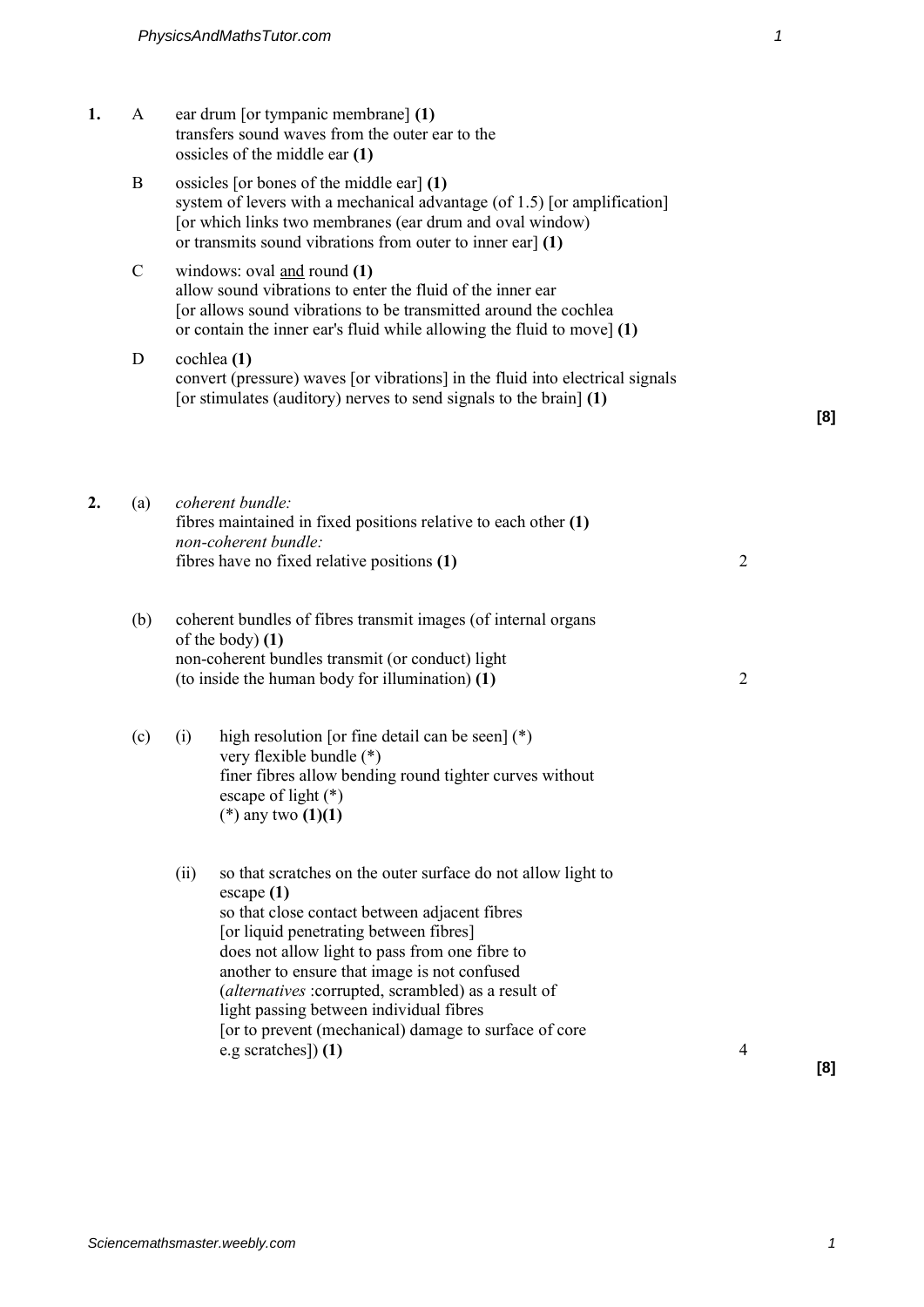| 3. | (a) | A             | glass tube $(1)$<br>(sealed), evacuated, allows electrons to travel unimpeded (1)                                                                                                                                                                                                                                                                                                                                                                                                                                                                    |                |        |
|----|-----|---------------|------------------------------------------------------------------------------------------------------------------------------------------------------------------------------------------------------------------------------------------------------------------------------------------------------------------------------------------------------------------------------------------------------------------------------------------------------------------------------------------------------------------------------------------------------|----------------|--------|
|    |     | B             | rotating anode [or target] (1)<br>rotation of anode [or target] to spread heated area (1)<br>target which emits $X$ -rays when hit by (energetic) electrons $(1)$                                                                                                                                                                                                                                                                                                                                                                                    |                |        |
|    |     | $\mathcal{C}$ | filament [or cathode] $(1)$<br>heat source to release electrons from surface of cathode by<br>thermionic emission (1)                                                                                                                                                                                                                                                                                                                                                                                                                                |                |        |
|    |     | D             | lead housing (1)<br>prevent X-rays from escaping in unwanted directions (1)                                                                                                                                                                                                                                                                                                                                                                                                                                                                          | max 8          |        |
|    | (b) |               | path of electrons shown from filament $(C)$ to anode $(B)$ $(1)$<br>path of X-rays shown starting at anode (B)                                                                                                                                                                                                                                                                                                                                                                                                                                       |                |        |
|    |     |               | and emerging through window in lead housing $(D)$ $(1)$                                                                                                                                                                                                                                                                                                                                                                                                                                                                                              | $\overline{2}$ | $[10]$ |
|    |     |               |                                                                                                                                                                                                                                                                                                                                                                                                                                                                                                                                                      |                |        |
| 4. | (a) |               | lowest level of sound (intensity) which the ear can detect (1)<br>$1$ kHz $(1)$                                                                                                                                                                                                                                                                                                                                                                                                                                                                      | $\overline{2}$ |        |
|    | (b) |               | ear has a logarithmic response<br>[or log scale chosen to match (perceived) response of the ear] $(*)$<br>to accommodate very wide range of sound intensities to which<br>ear can respond (*)<br>perceived change in loudness is proportional to fractional<br>change in intensity $(*)$<br>10- fold increases in intensity are perceived as steps of equal<br>increase in loudness (*)<br>log scale means that numerical values on the scale represent ratios of<br>two sounds, expressed as the log of that ratio $(*)$<br>(*) any two $(1)$ $(1)$ | $\overline{c}$ |        |
|    | (c) |               | the dBA scale takes account of the frequency dependence of the<br>sensitivity of the ear<br>[or to match the ear's frequency response<br>or meters calibrated on a dBA scale give frequency-weighted                                                                                                                                                                                                                                                                                                                                                 |                |        |
|    |     |               | readings] (1)                                                                                                                                                                                                                                                                                                                                                                                                                                                                                                                                        | $\mathbf{1}$   |        |

(d) (i) 
$$
2.0 = 10\log\left(\frac{I_2}{I_1}\right)
$$
 (1)  
 $\frac{I_2}{I_1} = 1.58$  (1)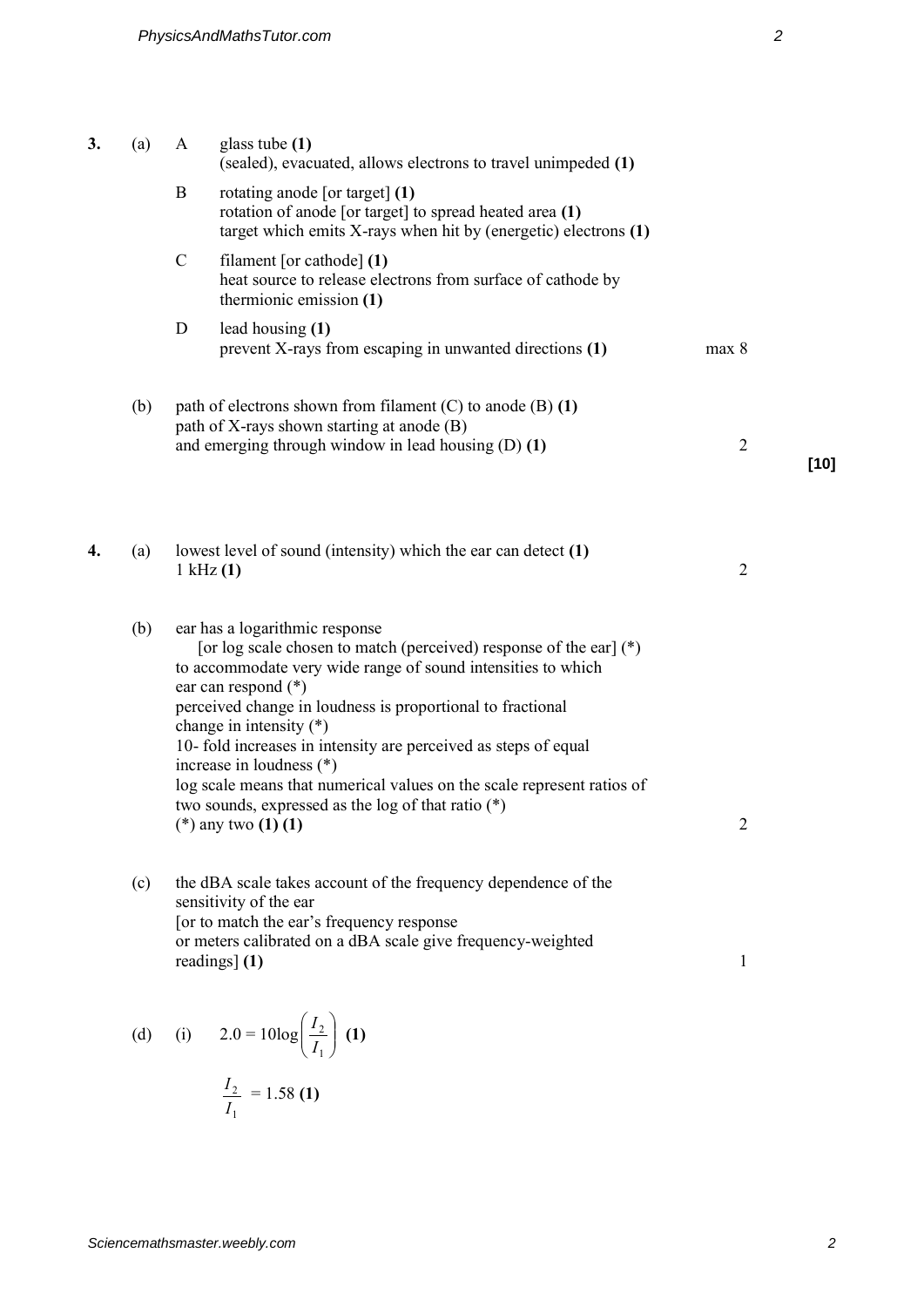| (ii) | 10 steps = $10 \times 2dB = 20dB(1)$ |  |
|------|--------------------------------------|--|
|      | $\frac{I_2}{I_1}$ = 100 (1)          |  |
|      |                                      |  |
|      | $[1.58^{10}(1) = 100(1)]$            |  |

**[9]** 

**[8]** 

| 5. | (a) | $\sin i$<br>$=\frac{\sin C}{1}$ (1) = $\frac{1.40}{1.40}$ = 0.903 (1)<br>1.55<br>$\sin r$<br>angle $C = 64.6^{\circ}$ (1) |  |
|----|-----|---------------------------------------------------------------------------------------------------------------------------|--|
|    | (b) | on outer edge only of core (1)<br>two to four reflections (1)                                                             |  |

[no marks for zig-zag] 2

- (c) (i) smaller difference between the core index and cladding index makes critical angle larger **(1)** therefore increases the chance of light escaping **(1)**
	- (ii) makes internal angle of incidence at core-cladding interface more likely to be less than the critical angle **(1)** therefore increases the chance of light escaping **(1)** max 3

**6.** (a) two faces of a thin slice of crystal (coated with a thin layer of silver) act as electrodes **(1)** electrodes connected to high frequency (several MHz) source of e.m.f. **(1)** as applied e.m.f. alternates it applies alternating (rapidly reversing direction) electric field across the slice of crystal between the electrodes **(1)** crystal expands and contracts at the same frequency as the applied e.m.f. **(1)** the vibrations of the faces of the crystal slice produce ultrasound pressure waves **(1)** max 4

(b) (i) pulse short compared with the transit time **(1)** pulses are used for timing echoes which give measurements of depth in the body **(1)** pulse must be short enough to ensure the leading edge returns after the trailing edge departs **(1)**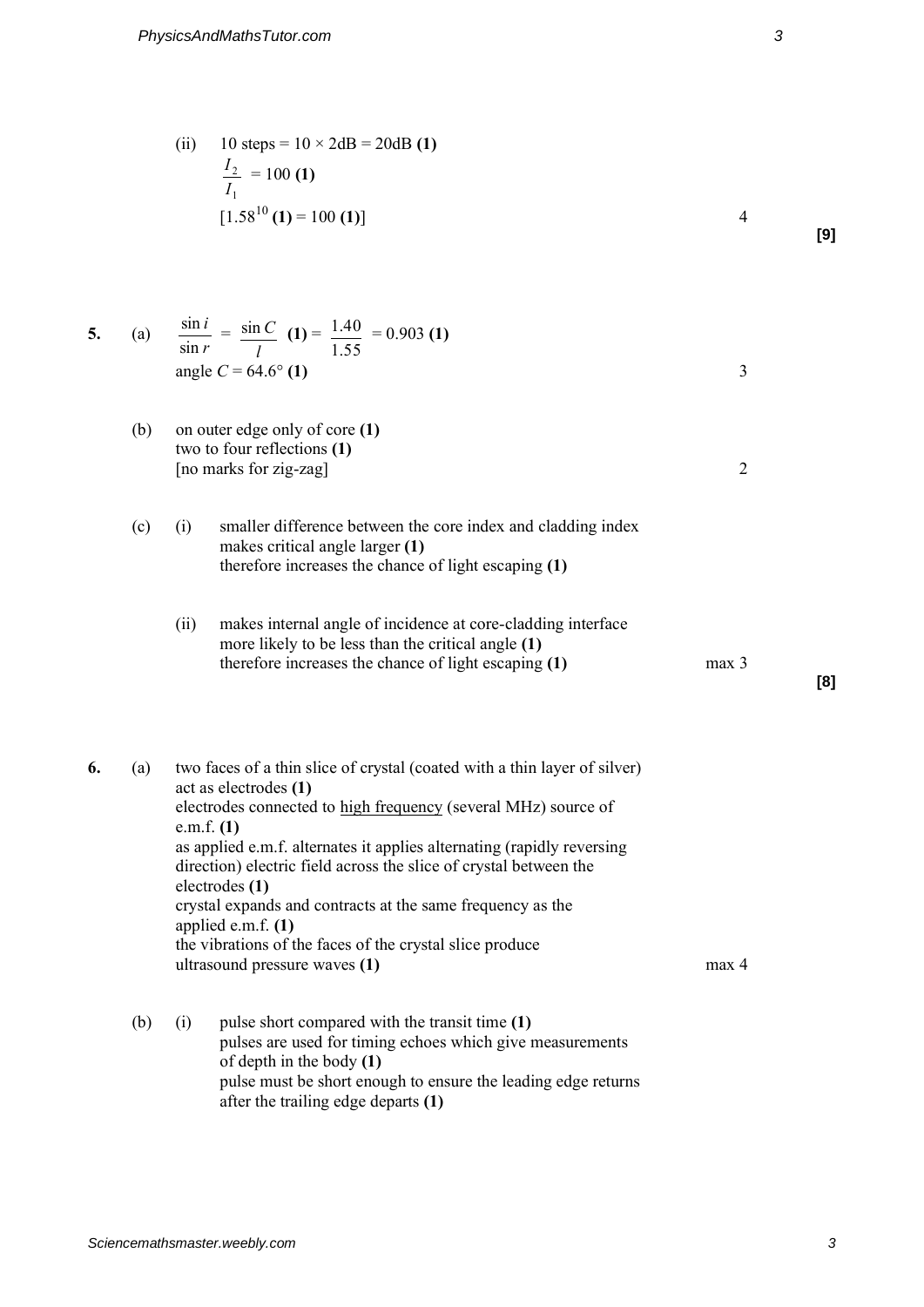|    |     | (ii)  | behind the crystal a vibration-absorbing backing material is<br>attached (1)<br>this stops the vibrations quickly after the electrical signal is<br>stopped, ensuring that the pulse is short (1)       | max <sub>3</sub> |
|----|-----|-------|---------------------------------------------------------------------------------------------------------------------------------------------------------------------------------------------------------|------------------|
|    | (c) | (i)   | when there is a large difference in acoustic impedance<br>[or significant change in density or significant change in<br>elasticity or texture of tissue] (1)                                            |                  |
|    |     | (ii)  | tissue density $(1)$<br>tissue elasticity/texture (1)                                                                                                                                                   |                  |
|    |     | (iii) | ultrasound is reflected back at boundaries with air<br>[or replacement of air prevents reflection] (*)<br>gel between transducer and skin<br>(prevents loss of signal due to boundary reflection) $(*)$ |                  |
|    |     |       | acoustically well -matched gel gives good transmission<br>(with minimum reflection at skin boundary) (*)<br>(*) any two $(1)$ $(1)$                                                                     | 5                |
| 7. | (a) |       | surface of body covered with an oil to improve transmission                                                                                                                                             |                  |

from ultrasound transducer to body **(1)** short ultrasound pulses sent into the body and echoes received from surfaces detected by the transducer **(1)** oscilloscope sweep time synchronised with the ultrasound pulse frequency **(1)** 3

(b) (i) thickness 
$$
=\frac{1}{2}v\Delta t
$$
 (1)  $=\frac{1}{2} \times 1500 \times 0.08 \times 10^{-3}$  (m) (1)  
= 0.06 m (1)  
(ii) pulse duration = 0.3 × 0.02 = 0.006ms (1) max 3

(c) extra distance in tissue results in more signal absorption (\*) smaller fraction of signal reflected at second surface (\*) pulse more spread over time (\*) signal is diffracted (\*) (\*) any two **(1) (1)** 2

**[8]** 

**[12]**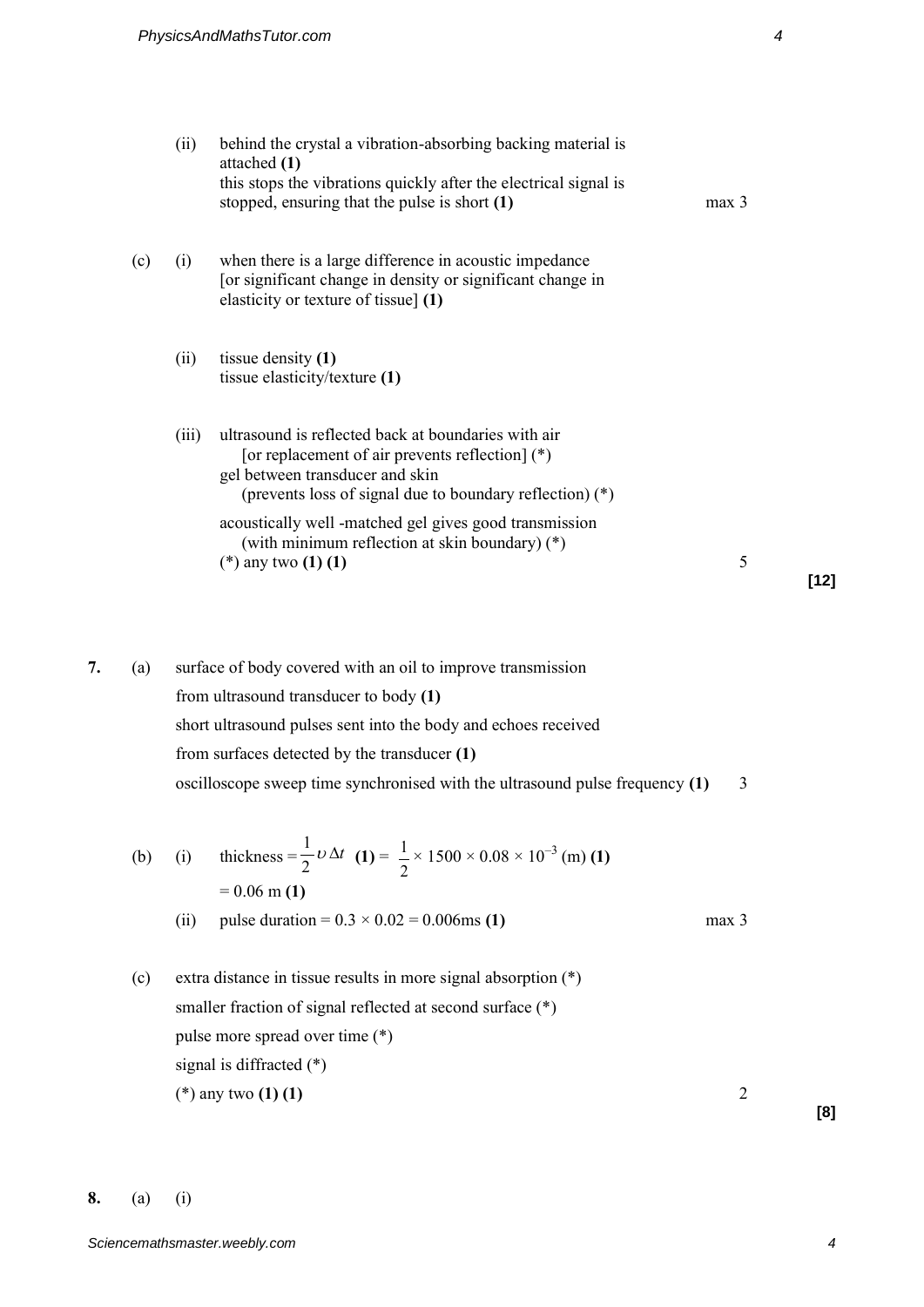

maximum photon energy determined by accelerating voltage **(1)** corresponds to all electron kinetic energy **(1)** converted to single photon **(1)** only one electron can contribute to production of X-ray photon **(1)**

(ii) line spectra characteristic of the target material **(1)** frequencies (energies) correspond to allowed transitions of inner electrons of target atoms **(1)** produced by de**–**excitation of excited electrons of target atoms **(1)** max 4

(b) (i) 
$$
100 \, \text{kV (1)}
$$

(ii) 
$$
67 \text{keV} = 67 \times 10^{3} \times 1.6 \times 10^{-19} \text{ J'}
$$

$$
f\left(=\frac{E}{h}\right) = \frac{67 \times 10^{3} \times 1.6 \times 10^{-19}}{606 \times 10^{-34}} = 1.6 \times 10^{19} \text{ Hz (1)}
$$
3

(c) maximum intensity at lower photon energy **(1)** maximum photon energy at 55keV **(1)** no line spectrum **(1)** 3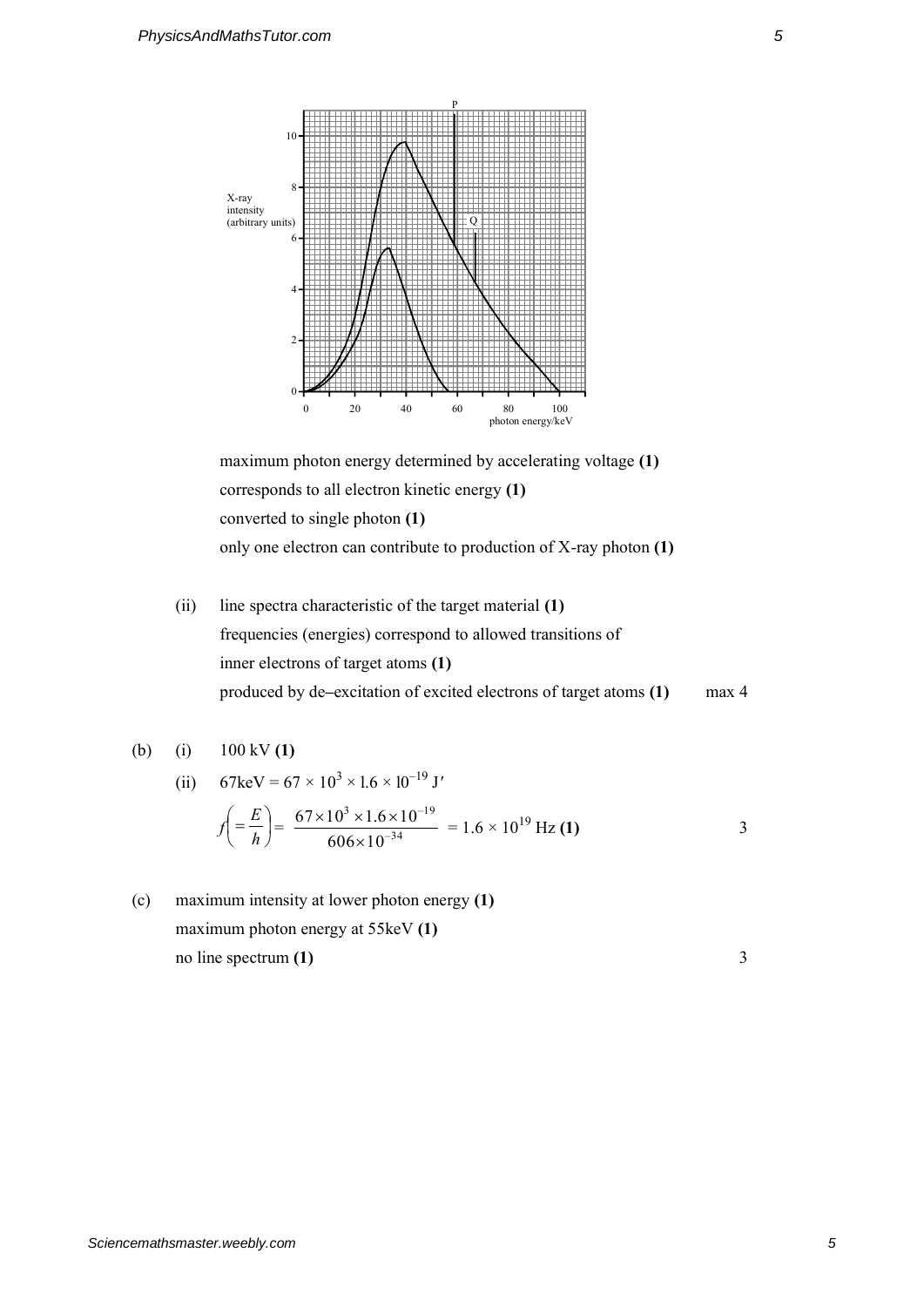- (d) (i) use of image intensifier screen **(1)** low intensity (dose of) X**-**rays can be used because image is enhanced by conversion of X**-**ray photons into light photons by fluorescent material [or use of image intensifier tube **–** signal electronically amplified] **(1)**
	- (ii) filters placed between source and patient **(1)** soft X-rays absorbed by filters instead of patient **(1)** 4

**[14]** 

- **9.** (a) threshold of hearing lowest intensity of sound detected by human ear **(1)** reference intensity  $(1.0 \times 10^{-12} \text{ W m}^{-2})$  is taken at 1 kHz  $(1)$  2
	- (b) basic shape **(1)** range (30Hz – 20kHz approx) **(1)** minimum between 1 kHz and 3 kHz **(1)**

 scale, including units **(1)** logarithmic **(1)**

intensity level/dB

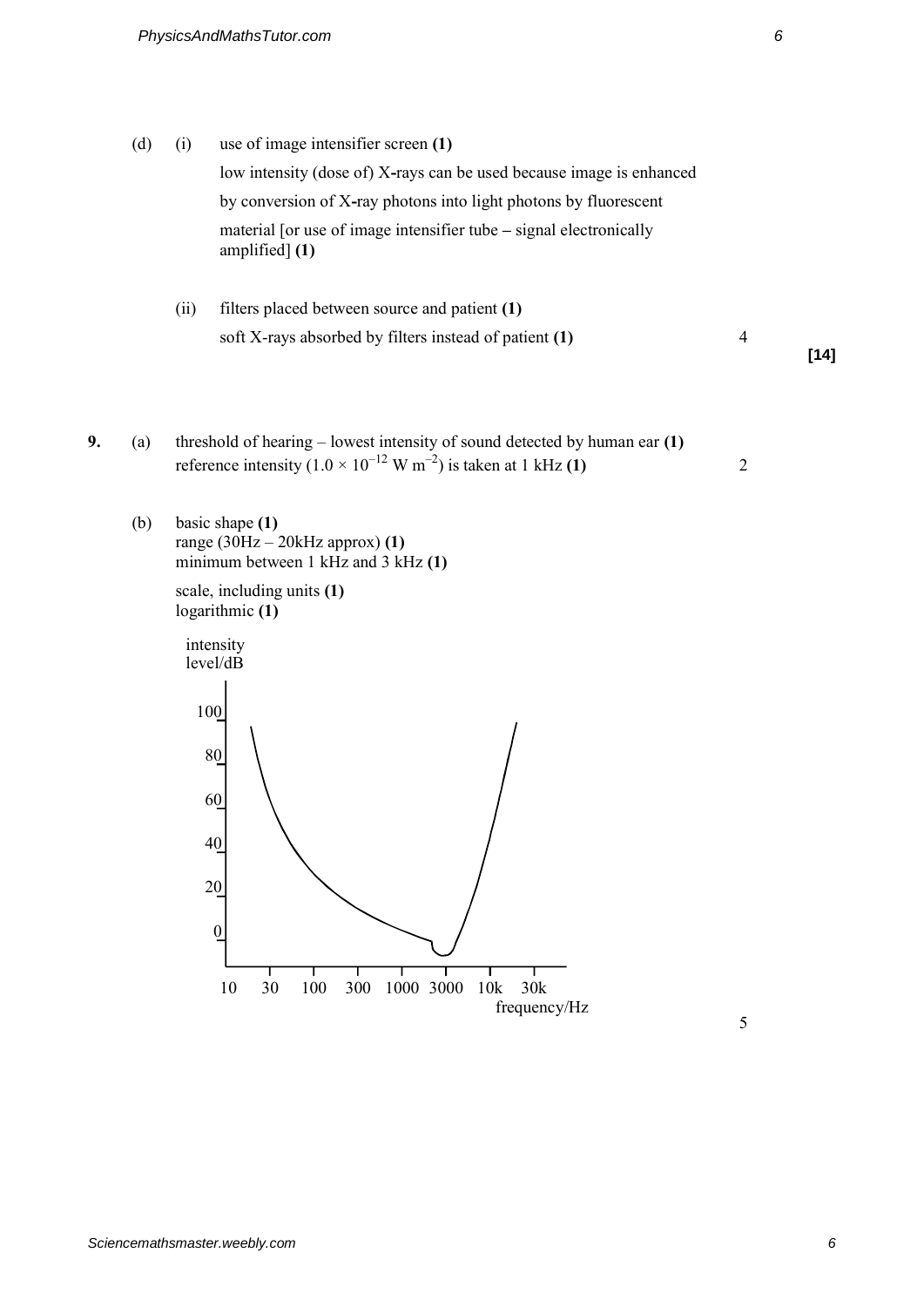(c) (i) 
$$
I_2 = 10^6 I_1 (1) = 10^6 \times 1.0 \times 10^{-12} = 1.0 \times 10^{-6} \text{ W m}^{-2} (1)
$$

(ii) number of dB = 
$$
10\log_{10}\left(\frac{I_2}{I_1}\right) = 10\log_{10}\left(\frac{112}{100}\right)
$$
 (1) = 0.5(dB) (1)

## **10.** (a) (i) astigmatism usually caused by an irregularity in the curvature of the cornea **(1)**

- (ii) a person with astigmatism would see an image which was less well-focussed in one particular plane [direction] **(1)**
- (ii) defect is corrected using a (correctly orientated) cylindrical lens **(1)** 3

(b) (i) 
$$
P = \frac{1}{f} = \frac{1}{u} + \frac{1}{v} = \frac{1}{\infty} - \frac{1}{0.8}
$$
 (1) = -1.25 dioptre (1)  
Ino marks if y is not negatively

[no marks if *v* is not negative]

(ii) 
$$
\frac{1}{u} = \frac{1}{f} - \frac{1}{v} = -1.25 - \frac{1}{-0.15}
$$
 (1) = -1.25 +6.67 = 5.42  

$$
u = 0.18m(1)
$$
 4

**[7]**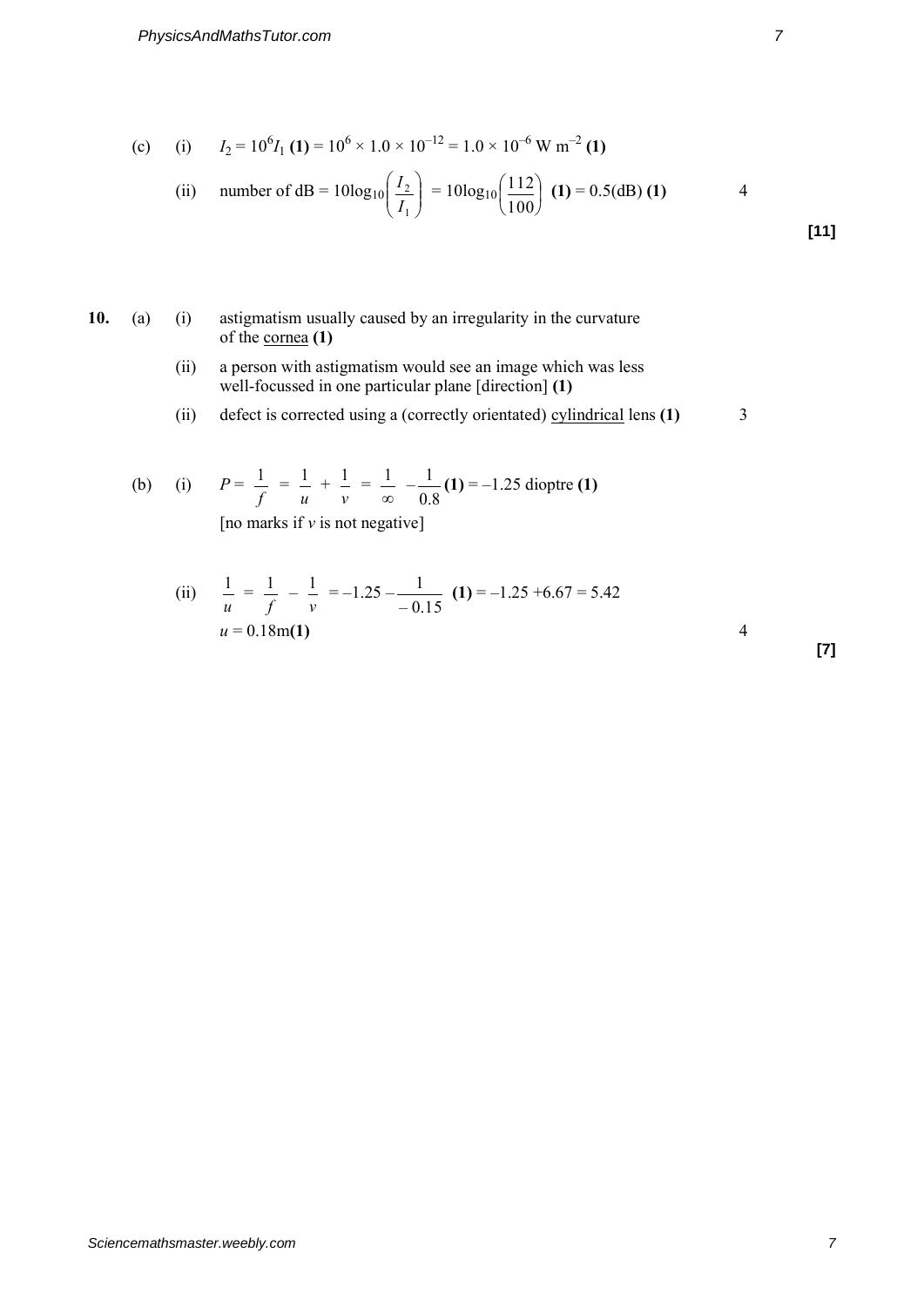



## **12.** (a) (i) short sight [myopia] **(1)**

(ii) lens produces virtual image at uncorrected far point **(1)**

$$
P = \frac{1}{f} = \frac{1}{-0.5} = -2.0D
$$
 [allow dioptre or m<sup>-1</sup>] (1) (1)

maximum one mark if unit or negative sign omitted

**[6]**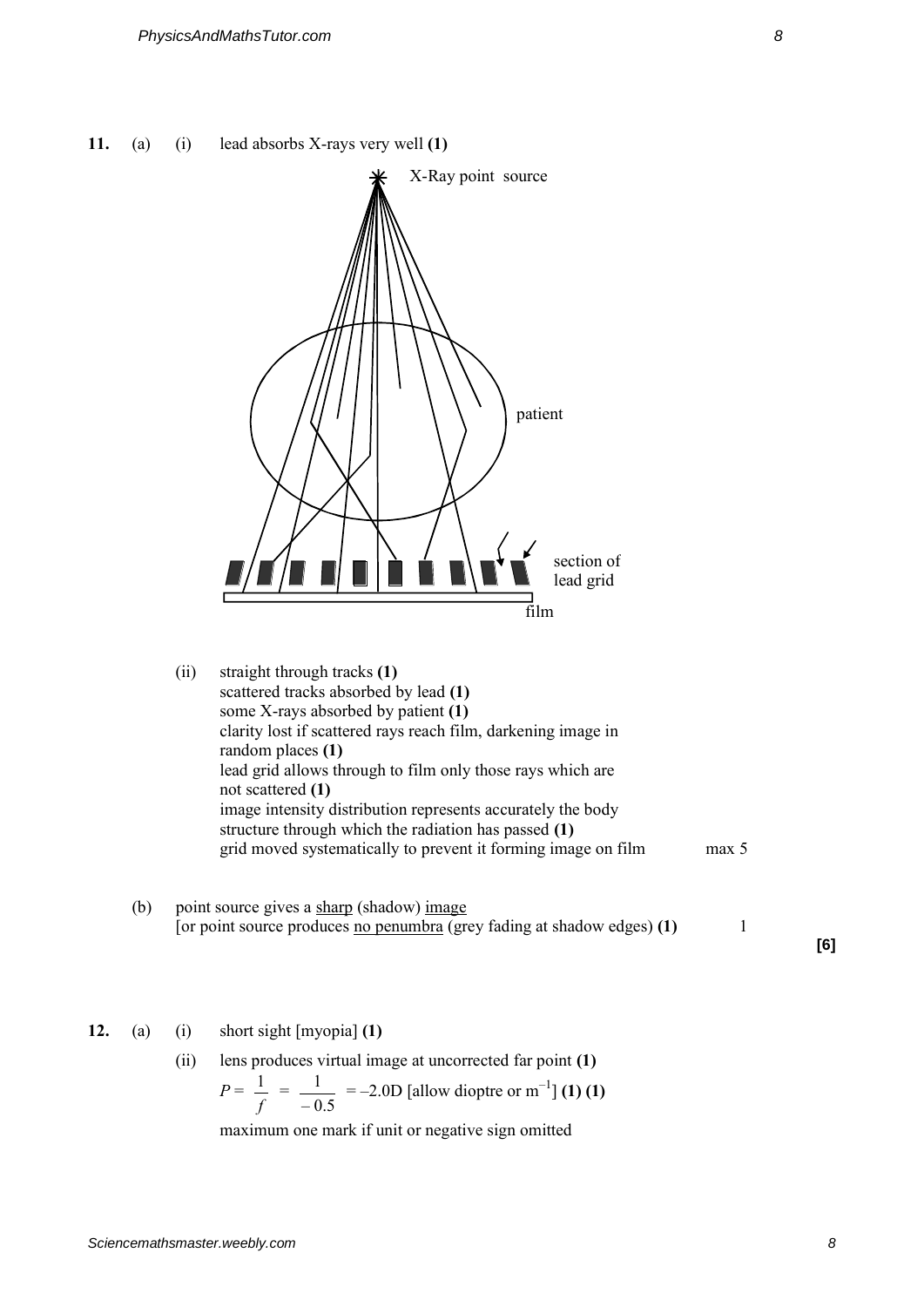- (iii) rays cross in front of retina from parallel incident rays **(1)**
- (iv) image on retina, object at uncorrected far point **(1)**
- (v) long eyeball [or strong lens or eye insufficiently relaxed] **(1)** max 6

## (b) (i) towards film **(1)**

- (ii)  $f = 36.4 1.2 = 35.2$  mm (1)
- (iii) *u*  $\frac{1}{-}$  + 36 4.  $\frac{1}{\cdots}$  = 35 2.  $\frac{1}{\sqrt{2}}$  (1)  $u = 1068$  mm [1.1 m] **(1)**
- (iv) image height (=object height  $\times$ *u v* ) [or magnification correctly calculated] **(1)**  $= 0.60 \times$ 1068  $\frac{36.4}{1000}$  = 0.020 (1)  $0.020 \le 0.024$  : yes [or conclusion consistent with calculation] **(1)**  $\qquad \qquad$  7
- (c) at focal point of objective **(1)** long exposure allows more detail to be observed **(1)** 2 **[15]**
- **13.** (a) treatment of defects of vision welding of detached retina removal of birthmarks any two **(2)** treatment of tumours used as cutting instrument 2

(b) method of application: pulsed beams delivered via optical fibres any two **(1) (1)** specific wavelength of radiation needed safety features: lack of reflective surfaces short focal length lens used at point of application use of goggles any two **(1) (1)** keep patient still 4

**[6]** 

**OWC**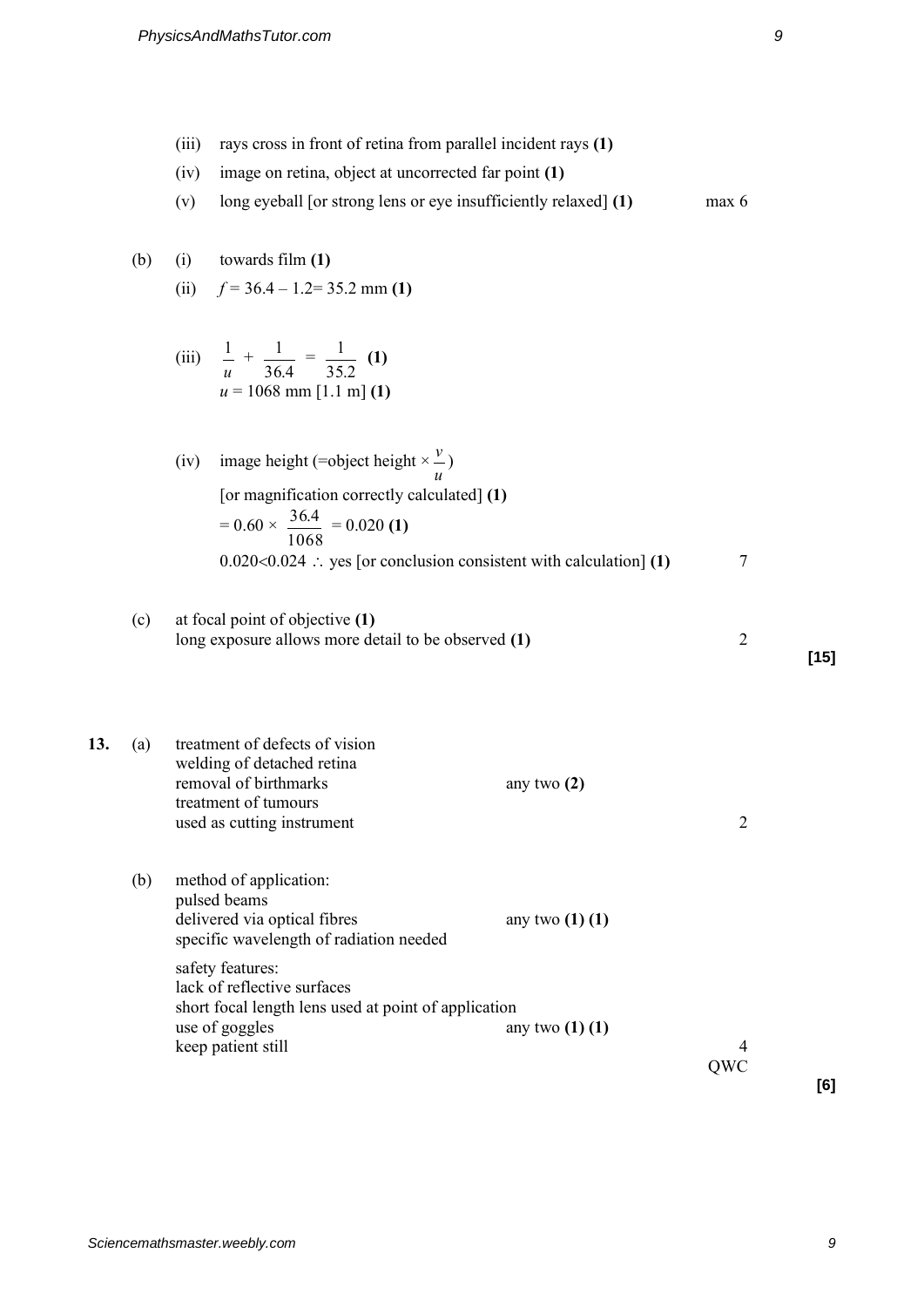

**15.** (i) non-spherical cornea **(1)**

(ii) image in one plane is focused, but image in plane at right angles is out of focus **(1)**

(iii) cylindrical lens **(1)**

(iv) power of the lens **(1)** angle of correction **(1)** 5

**[9]** 

**[5]**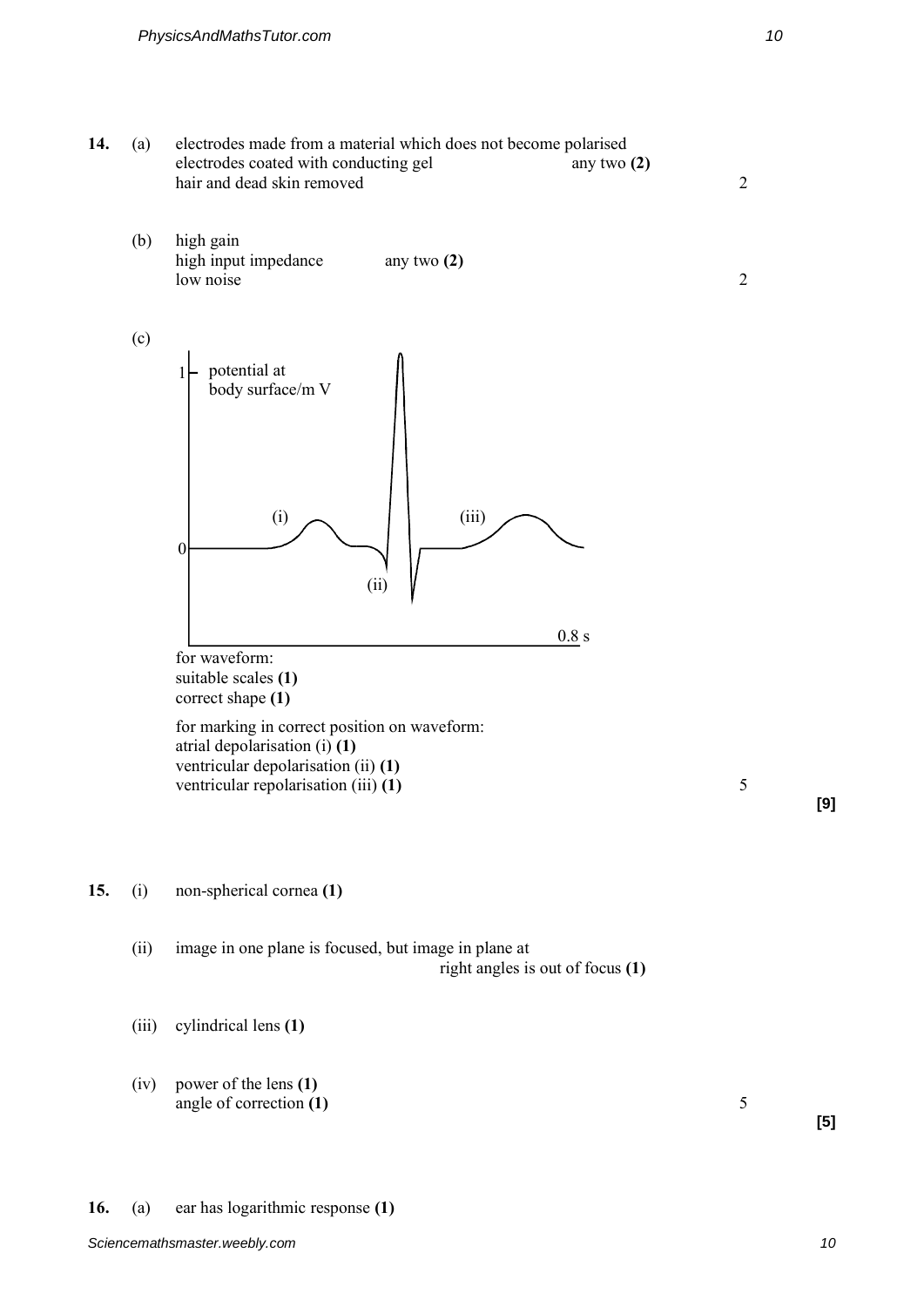(b) dB scale has a flat response with frequency **(1)** dBA scale is frequency compensated **(1)** for dBA, threshold intensities are different for different frequencies **(1)** 3

(c) (use of intensity level =10 log 
$$
\left(\frac{I}{I_0}\right)
$$
 gives  $94 = 10 \log \left(\frac{I}{1.0 \times 10^{-12}}\right)$  (1)  

$$
I = 1.0 \times 10^{-12} \times 10^{9.4}
$$
 (1) = 2.5 × 10<sup>-3</sup> W m<sup>-2</sup> (1)

(d) intensity = 
$$
2 \times 2.5 \times 10^{-3}
$$
 (W m<sup>-2</sup>) (1)  
\n(allow C.E. for *I* from part (c))  
\nintensity level =  $10 \times \log \left( \frac{5.0 \times 10^{-3}}{1.0 \times 10^{-12}} \right)$  = 97 dB (1)



**[10]**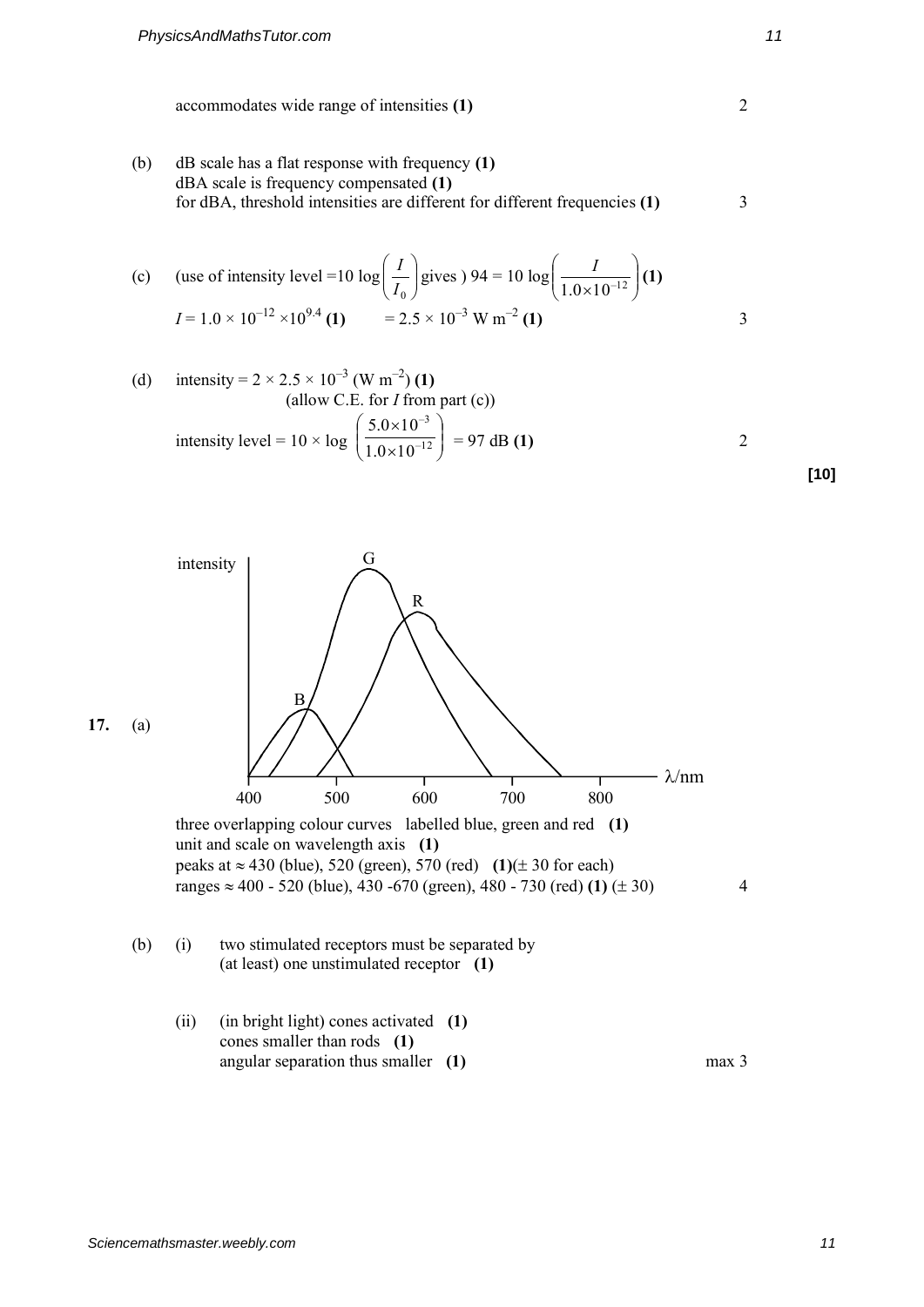(c) (i) lights flashing at  $\geq$  20 Hz appear steady [or image appears steady although stimulus is flashing] **(1)** (ii) any correct example e.g. cine films, television **(1)** 2 **[9] 18.** (a) 1: vacuum/evacuated (tube) **(1)** 2: lead (lined shield) **(1)** 3: electrons (beam) **(1)** 3 (b) (i) heat is spread over a greater volume/area/section **(1)** thus allows more energetic X-rays to be produced [or allows X-rays to be generated for longer] **(1)** (ii) (bevelled edge) gives larger target area **(1)** but small source area (to produce sharp image) **(1)** max 3 (c) (i) the fraction of X-rays removed per unit thickness of the material **(1)** (ii) the thickness of the material which will reduce the intensity to half its original level **(1)** for a specified energy of the X-rays (in either (i) or (ii)) **(1)** 2 (d) (use of  $t_{1/2}$  $\mu = \frac{\ln 2}{\ln 2}$  gives)  $\mu = \frac{\ln 2}{\ln 2} = 0.22$ 3.2  $\mu = \frac{\ln 2}{\ln 2} = 0.22 \text{ mm}^{-1}$  (1) (0.217 mm<sup>-1</sup>) (use of  $I = I_0 e^{-\mu x}$  gives)  $I = 6.0 \times e^{-0.217 \times 2}$  (1) (allow C.E. for value of  $\mu$ )  $= 3.9 \text{ W m}^{-2}$  (1) **(1)** 3 **[11] 19.** (a) (i)  $Z_{\text{air}} = 330 \times 1.3 = 430 \text{ kg m}^{-2} \text{ s}^{-1}$  (1) (ii)  $Z_{\text{tissue}} = 1540 \times 1100 = 1.7 \times 10^6 \text{ (kg m}^{-2} \text{ s}^{-1})$  (1)

(iii) (use of 
$$
\frac{I_r}{I_i} = \left[ \frac{(Z_2 - Z_1)}{(Z_2 + Z_1)} \right]^2
$$
 gives)  $\frac{I_r}{I_i} = \left[ \frac{1700000 - 430}{1700000 + 430} \right]^2 = 0.999$  (1)

(allow C.E. for values from  $(i)$  and  $(ii)$ )  $3$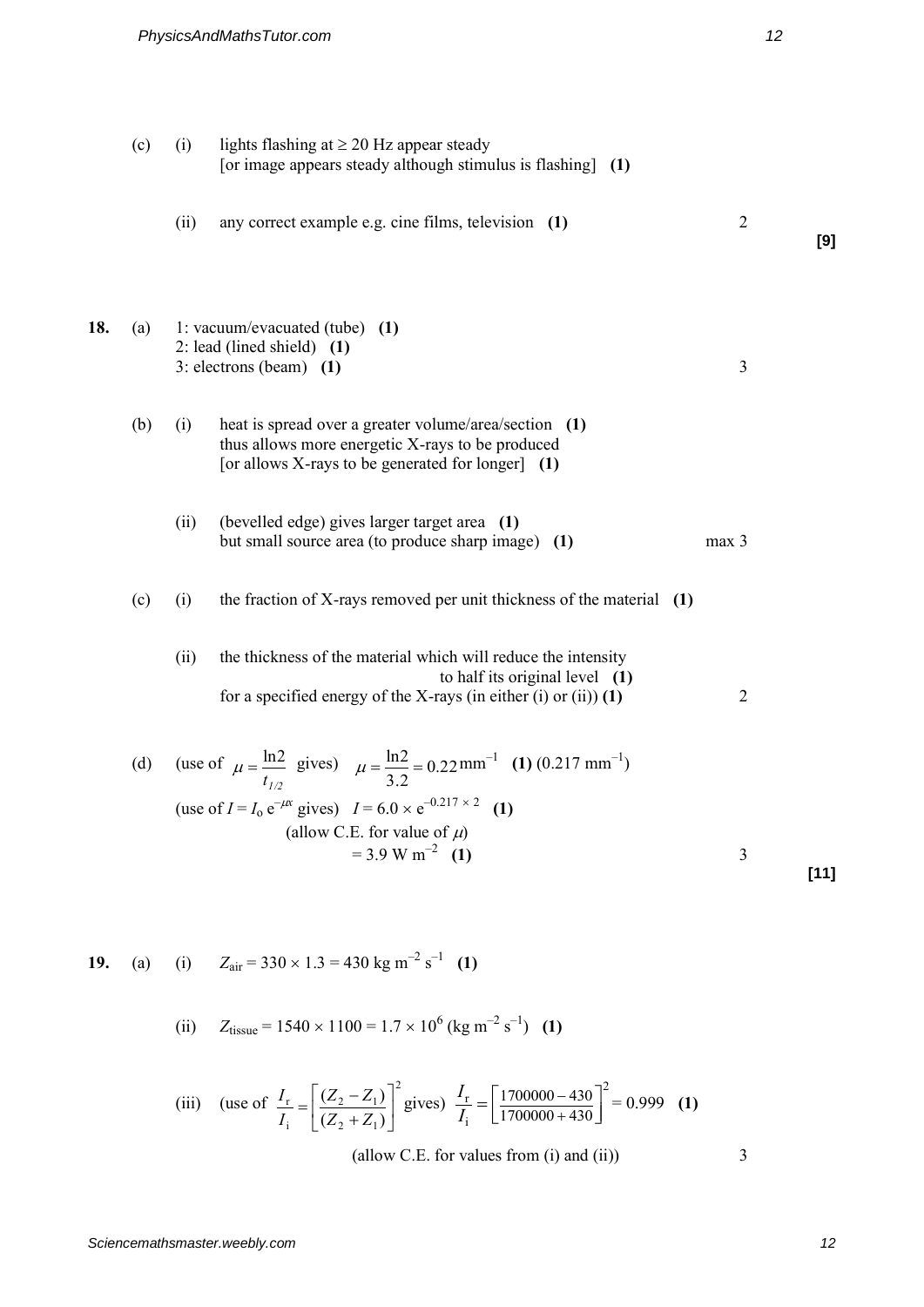- (b) without gel, air between probe and tissue **(1)** reflects nearly all the ultrasound or very little enters the body **(1)** with gel air excluded and require  $I_r = 0$  (1)  $\therefore Z_{\text{gel}} = 1.7 \times 10^6$  or equals that of skin/tissue **(1)** max 3
- (c) (i) transmitter produces short pulses at internal boundary some reflected, rest transmitted to next boundary reflected pulse received by probe and signal sent to oscilloscope oscilloscope sweep started when pulse is first transmitted (any two) **(1) (1)**

(ii) time taken between pulses from front and back of organ  
(from oscilloscope) (1)  
distance = 
$$
speed \times \frac{time}{2}
$$
 (1)

**20.** (a) (i) myopia or short sight **(1)**

- (ii) eyeball too long [or cornea too curved/powerful] **(1)** (allow C.E. if (i) is incorrect) 2
- (b) 1st diagram: rays focused on retina **(1)** 2nd diagram: rays focussed before retina **(1)** 3rd diagram: rays diverging from lens and appear to come from point 2.5m away **(1)** rays (after diverging) focused on retina max 3

(c) (i) (use of 
$$
P = \frac{1}{f}
$$
 gives)  $P = \frac{1}{(-)2.5}$  (1)  
= -0.4 D (1)

(ii) (use of 
$$
\frac{1}{f} = \frac{1}{u} + \frac{1}{v}
$$
 gives)  $\frac{1}{-2.5} = \frac{1}{u} + \frac{1}{-0.2}$  (1)  
 $\left(\frac{1}{u} = \frac{23}{5}\right)$  and  $u = 0.22$  m (1)

**[10]** 

**[9]**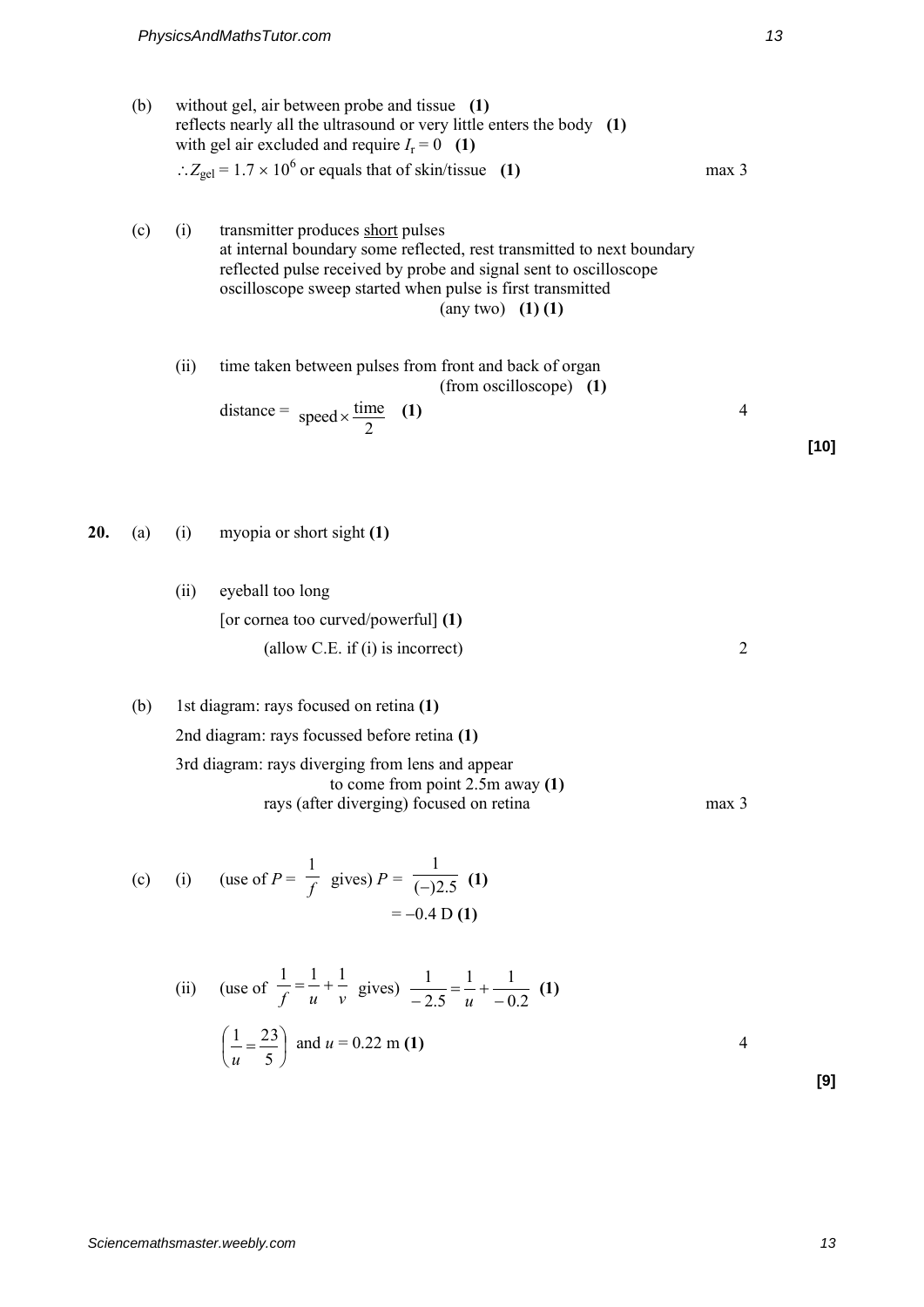- **21.** (a) (i) probe is used as a generator and receiver **(1)**
	- (ii) electrodes connected to (high frequency/alternating) emf **(1)** crystal expands and contracts at frequency of emf **(1)** vibration of faces produce ultrasound (pressure) waves **(1)** backing material damps oscillation of crystal **(1)**  to stop crystal oscillating between end of transmitted pulse and start of received pulse **(1)** max 5 QWC 2
	- (b) advantage: e.g. not harmful to living cells or soft tissue **(1)**  disadvantage: e.g. cannot penetrate bone or low resolution **(1)** 2



(ii) both most sensitive at  $\approx 3000$  Hz **(1)** 2

**[7]**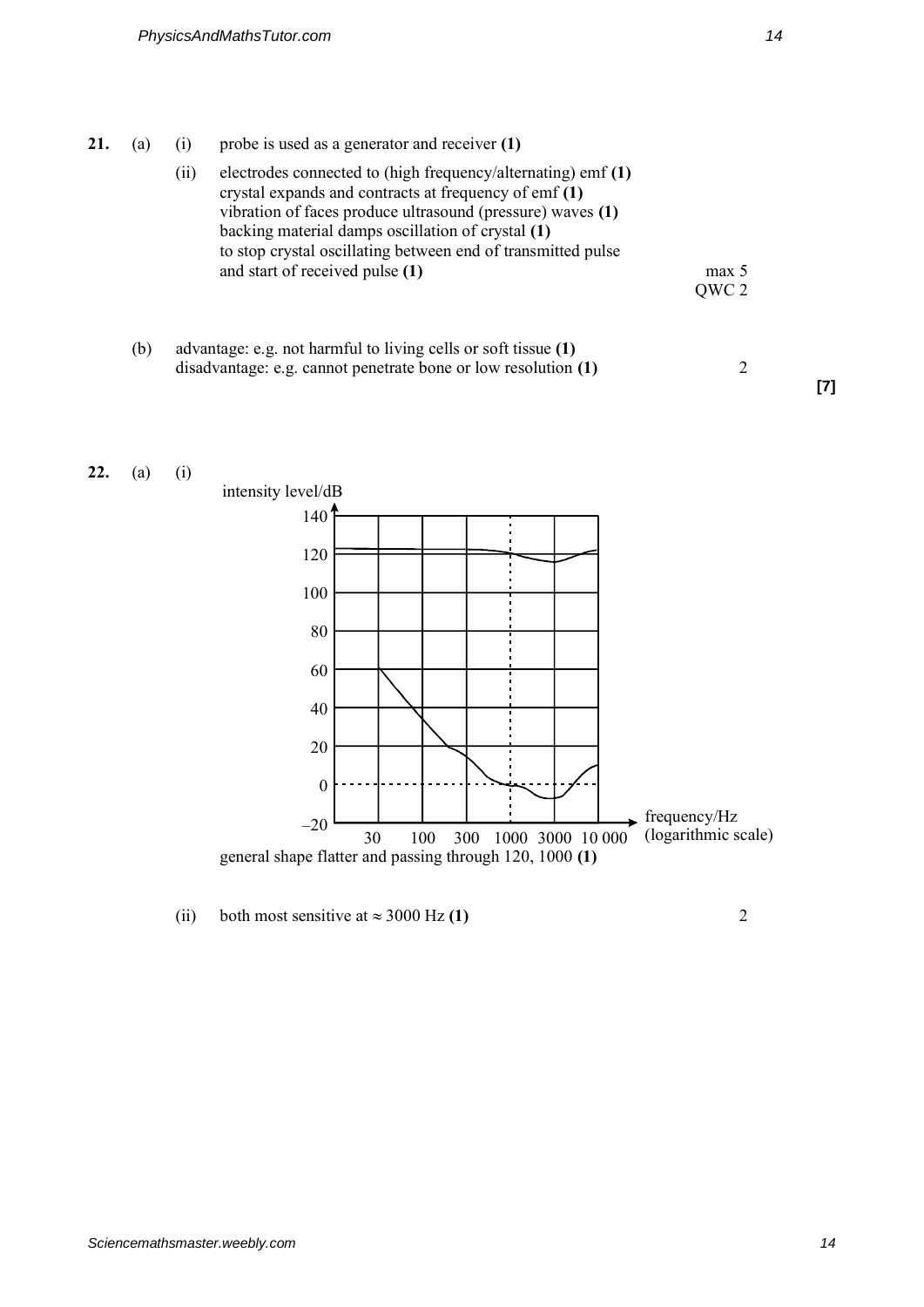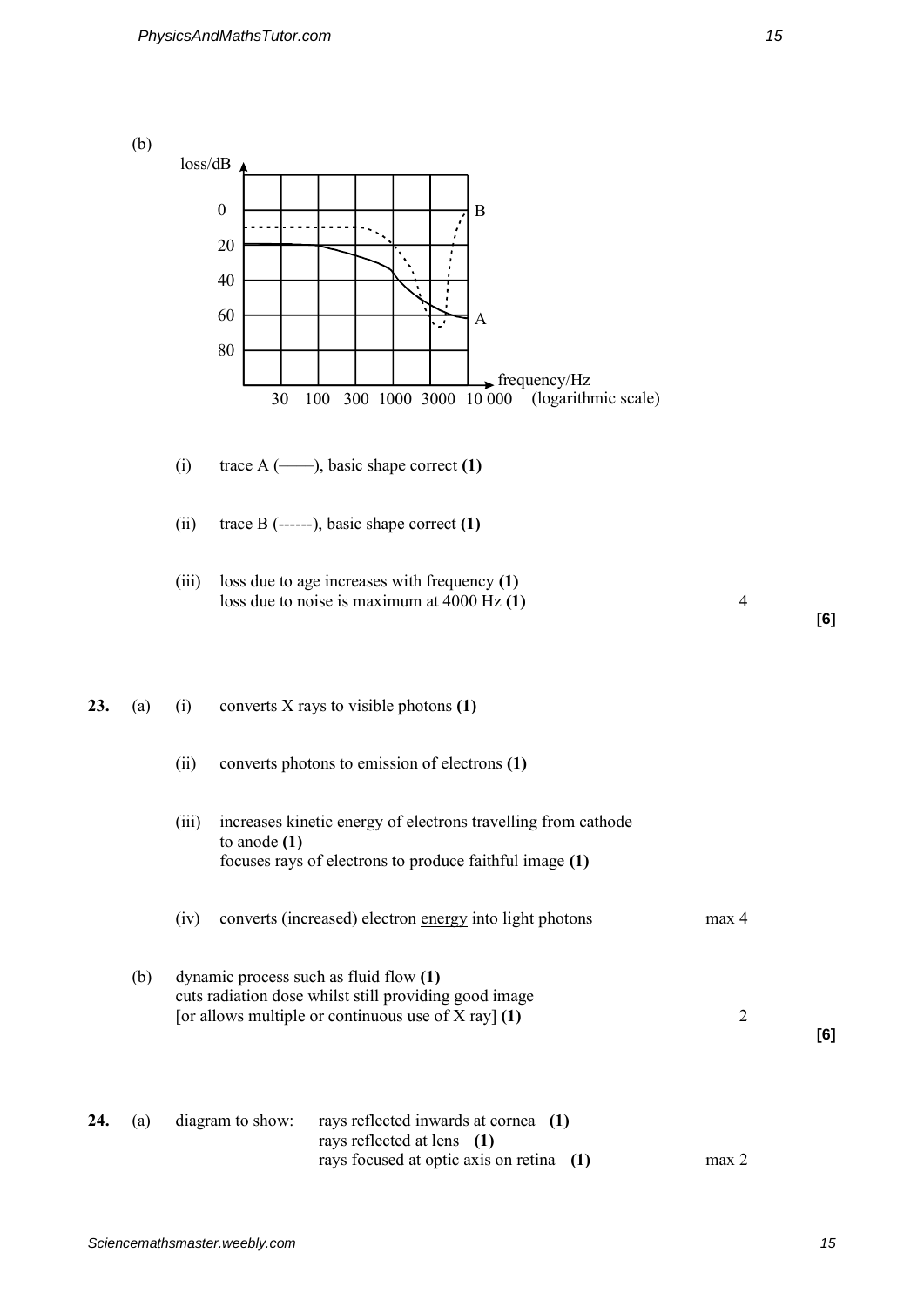|     | (b) |             | only cones at fovea (1)<br>moving away from fovea, more rods, less cones (1)                                                                                                                                                                                                                                                                             | $\overline{2}$           |     |
|-----|-----|-------------|----------------------------------------------------------------------------------------------------------------------------------------------------------------------------------------------------------------------------------------------------------------------------------------------------------------------------------------------------------|--------------------------|-----|
|     | (c) | (i)         | to control the intensity of light reaching retina (1)                                                                                                                                                                                                                                                                                                    |                          |     |
|     |     | (ii)        | forms a small pupil $(1)$                                                                                                                                                                                                                                                                                                                                | $\overline{2}$           |     |
|     | (d) | (i)         | accommodation: ability of the eye/lens to (change and) focus<br>on different object distances (1)<br>[adjustment of the eye/lens to form a clearly focused image on the retina]                                                                                                                                                                          |                          |     |
|     |     | (ii)        | changing the shape of the lens<br>[or using the cillary muscles] (1)                                                                                                                                                                                                                                                                                     | $\overline{2}$           | [8] |
| 25. | (a) |             | axes: time/ms, action potential/mV $(1)$<br>time scale from $1 \rightarrow 5$ (approx) (1)<br>action potential scale + 20 $\rightarrow$ -80 or +30 $\rightarrow$ -70 (1)                                                                                                                                                                                 | 3                        |     |
|     | (b) |             | $Na+$ ions move into cell (1)<br>pd rises (from $-70$ to 0) (or $+30$ ), called depolarisation (1)<br>$K^+$ ions move out of nerve (1)<br>pd returns/falls to $-70$ /resting potential, called repolarisation (1)<br>$Na+$ moving from 0 to +30 called reverse polarisation (1)<br>to restore starting equilibrium of ions, the Na/K pump operates $(1)$ | max <sub>3</sub><br>QWC2 | [6] |
| 26. | (a) | A           | ear drum or tympanic membrane (1)<br>transfers vibration of sound waves into mechanical oscillations                                                                                                                                                                                                                                                     |                          |     |
|     |     | B           | ossicles (1)<br>system of levers to multiply the force (1)<br>[or system of levers to link outer and inner ear]                                                                                                                                                                                                                                          |                          |     |
|     |     | $\mathbf C$ | cochlea $(1)$<br>converts pressure wave in fluid into electrical signal (1)                                                                                                                                                                                                                                                                              | 6                        |     |
|     | (b) |             | (use of <i>intensity level</i> = 10 log $\frac{I}{I_o}$ gives) $42 = 10 \log \frac{I}{1.0 \times 10^{-12}}$ (1)                                                                                                                                                                                                                                          |                          |     |
|     |     |             | $I = 1.6 \times 10^{-8} \text{ W m}^{-2}$ (1)                                                                                                                                                                                                                                                                                                            | $\overline{2}$           | [8] |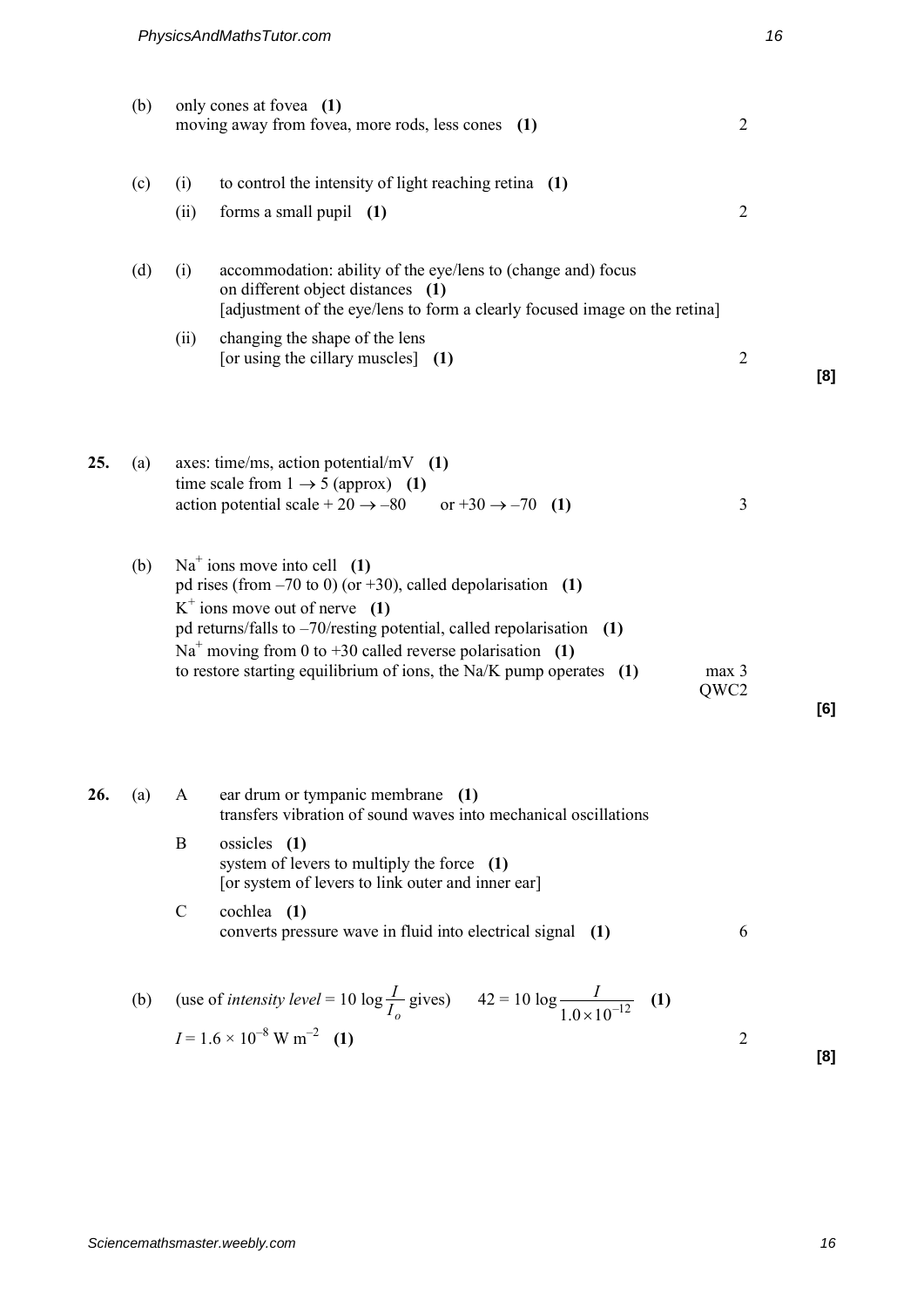- **27.** (a) (i) method 1: increasing pd across the tube **(1)**  method 2: increasing tube current or increasing filament temperature **(1)**  (ii) method 1: will increase the maximum photon energy **(1)** method 2: will not change the maximum photon energy (1) max 3
	- (b) reduces intensity of low energy photons **(1)**  hardly changes intensity of high energy photons **(1)**  need high energy for picture [or low energy no good for picture] **(1)** reducing low energy reduces dose received by patient **(1)** max 3

**28.** (a) (i) (use of  $f \frac{1}{f} = \frac{1}{u} + \frac{1}{v}$  $f \frac{1}{f} = \frac{1}{u} + \frac{1}{v}$  gives)  $\frac{1}{f} = \frac{1}{0.25} - \frac{1}{0.60}$ 1 0.25  $\frac{1}{c} = \frac{1}{225}$  $\frac{1}{f} = \frac{1}{0.25} - \frac{1}{0.60}$  (1)  $(= 2.33)$ (use of  $P = \frac{1}{f}$  $\frac{1}{f}$  gives)  $P = (+)2.3 \text{ D}$  (1) (ii)  $m\left( = \frac{0.00}{0.25} \right)$  $\left( = \frac{0.60}{0.25} \right)$  $m\left(=\frac{0.60}{0.25}\right) = 2.4$  (1) 3

(b) diagram to show: two correct rays to locate image **(1)** correct (virtual) image **(1)** two distances shown (1) 3

(c) (i) long sight **(1)**

(ii) aided far point at focal length of lens **(1)** 

$$
f = \frac{1}{2.33} = 0.43 \text{ m} \quad (1)
$$

aided near point is 0.25 m **(1)** 4

- **29.** (a) (i) intensity : power per unit cross-sectional area (in path of wave) **(1)**
	- (ii) attenuation : reduction in intensity/energy/power as wave travels through a medium **(1)** due to absorption/scattering/diffraction **(1)** 3

**[6]** 

**[10]**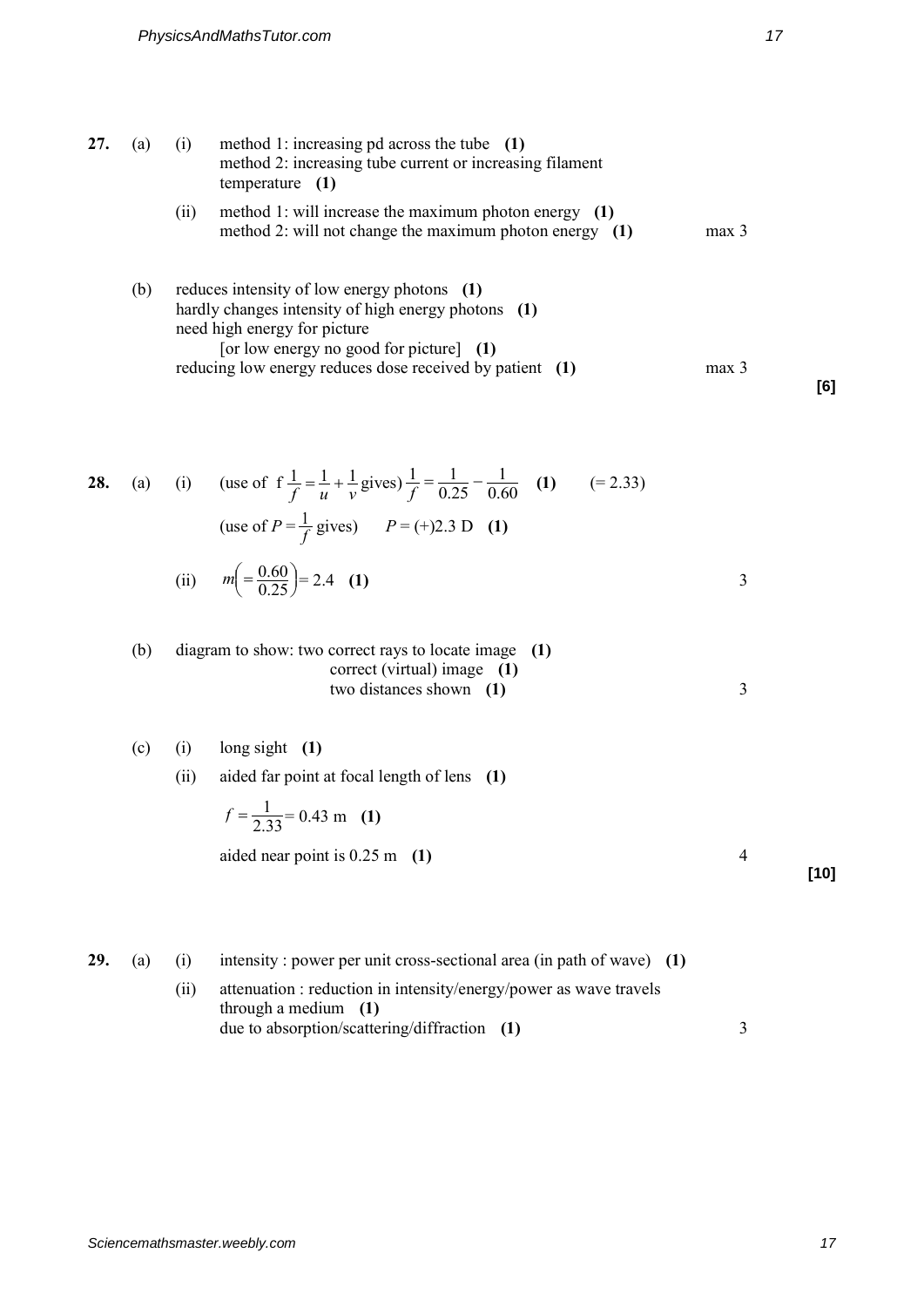(b) (use of intensity level = 10 log 
$$
\frac{I}{I_0}
$$
 gives)  
\nintensity = 10 log  $\left(\frac{1.3 \times 10^{-4}}{1.0 \times 10^{-12}}\right)$  (1)  
\n= 81 dB (1)

| 30. | (a) | pulse causes atria muscles to contract (1)       |                  |
|-----|-----|--------------------------------------------------|------------------|
|     |     | blood forced into ventricles (1)                 |                  |
|     |     | pulse delayed before firing ventricular node (1) |                  |
|     |     | ventricles contract (1)                          |                  |
|     |     | forces blood out of heart to lungs and body (1)  | max <sub>4</sub> |
|     |     |                                                  | OWC 2            |

(b) (i) 
$$
Na^+
$$
 (1)  
from outside to inside (1)

(ii) 
$$
K^+
$$
 from inside to outside (1) 3

**31.** (a) for clear image need large difference in densities between part being investigated and parts around it **(1)** when this is not natural, add material to part under investigation **(1)** which has high density to provide good attenuation of X-rays **(1)** barium meal use barium sulphate **(1)** max 3

(b) 
$$
\mu
$$
 (=  $\rho \mu$ m) = 2700 – 0.012 = 32.4 (1)  
\n(use of  $I = I_0 e^{-\mu x}$  gives) 1.2 × 10<sup>-2</sup> = 3.2 × 10<sup>-2</sup> × e<sup>-32.4x</sup> (1)  
\n(allow C.E. for value of  $\mu$ )  
\n $x = 0.03(0)$  m (1)

**[6]** 

**[7]** 

**32.** technique: broken arm – X-ray, foetus – ultrasound **(1)**  reasons: (X-ray) good contrast sharp image good resolution any two **(1) (1)** (ultrasound) non-ionising (safe) detects change in tissue type allows real-time image any two **(1) (1)** max 4 **[5]**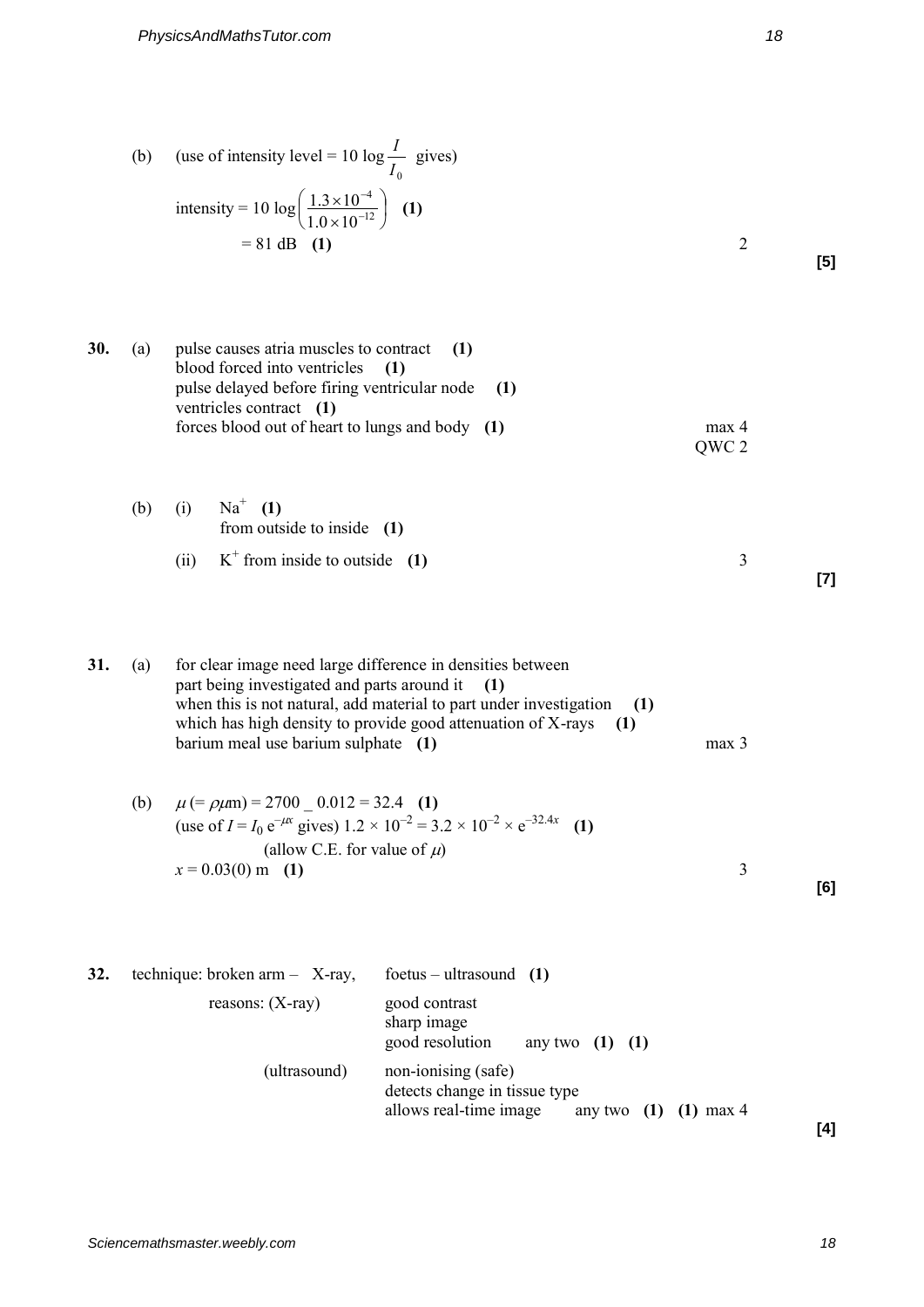| 33. | (a)   | (i)<br>(ii)                | dBA scale is frequency dependent<br>$(dB scale is not)$ (1)<br>dB graph: flat - same response at all frequencies (1)<br>$dBA$ graph: correct general shape $(1)$<br>most sensitive at $3$ kHz (1)<br>slightly higher than $dB$ curve at 3 kHz $(1)$<br>crosses dB line at $1$ kHz $(1)$                                                                                      | max 5          |        |
|-----|-------|----------------------------|------------------------------------------------------------------------------------------------------------------------------------------------------------------------------------------------------------------------------------------------------------------------------------------------------------------------------------------------------------------------------|----------------|--------|
|     | (b)   |                            | (use of <i>intensity level</i> = 10 log $\frac{I}{I_0}$ gives) 85 = 10 log $\frac{I}{1.0 \times 10^{-12}}$ (1)<br>$I = 3.2 \times 10^{-4}$ (W m <sup>-2</sup> ) (1) $(3.16 \times 10^{-4}$ (W m <sup>-2</sup> ))<br>$P (= IA) = 3.16 \times 10^{-4} \times 65 \times 10^{-6} = 2.1 \times 10^{-8}$ W (1) $(2.06 \times 10^{-8} \text{ W})$<br>(allow C.E. for value of $I$ ) | 3              | [8]    |
| 34. | (a)   | (ii)                       | (i) y-scale: $+1$ to $-0.2$ V (1)<br><i>x</i> -scale: 0 to 0.8 s (1)<br>position A: event - sino atrial node fires (1)<br>$result - \text{atria contracts}$ (1)                                                                                                                                                                                                              |                |        |
|     |       |                            | position B: <i>event</i> - ventricular node fires (1)<br>result - ventricles contract (1)                                                                                                                                                                                                                                                                                    | 6              |        |
|     | (b)   | precaution:<br>reason:     | remove dead skin<br>[or use conducting/electrode gel] (1)<br>to give best possible contact between person<br>and electrode (1)                                                                                                                                                                                                                                               | $\overline{2}$ |        |
|     | (c)   | low noise $(1)$            | high input impedance (1)<br>[or any other suitable property]                                                                                                                                                                                                                                                                                                                 | 2<br>QWC 1     | $[10]$ |
| 35. | (i)   | coherent:<br>non-coherent: | fibres maintain positions at both ends (1)<br>fibres have random positions (1)                                                                                                                                                                                                                                                                                               |                |        |
|     | (ii)  | carry images (1)           | carry light into the body (1)                                                                                                                                                                                                                                                                                                                                                |                |        |
|     | (iii) | more flexible (1)          | image has better definition (1)                                                                                                                                                                                                                                                                                                                                              | 6              |        |

**[6]**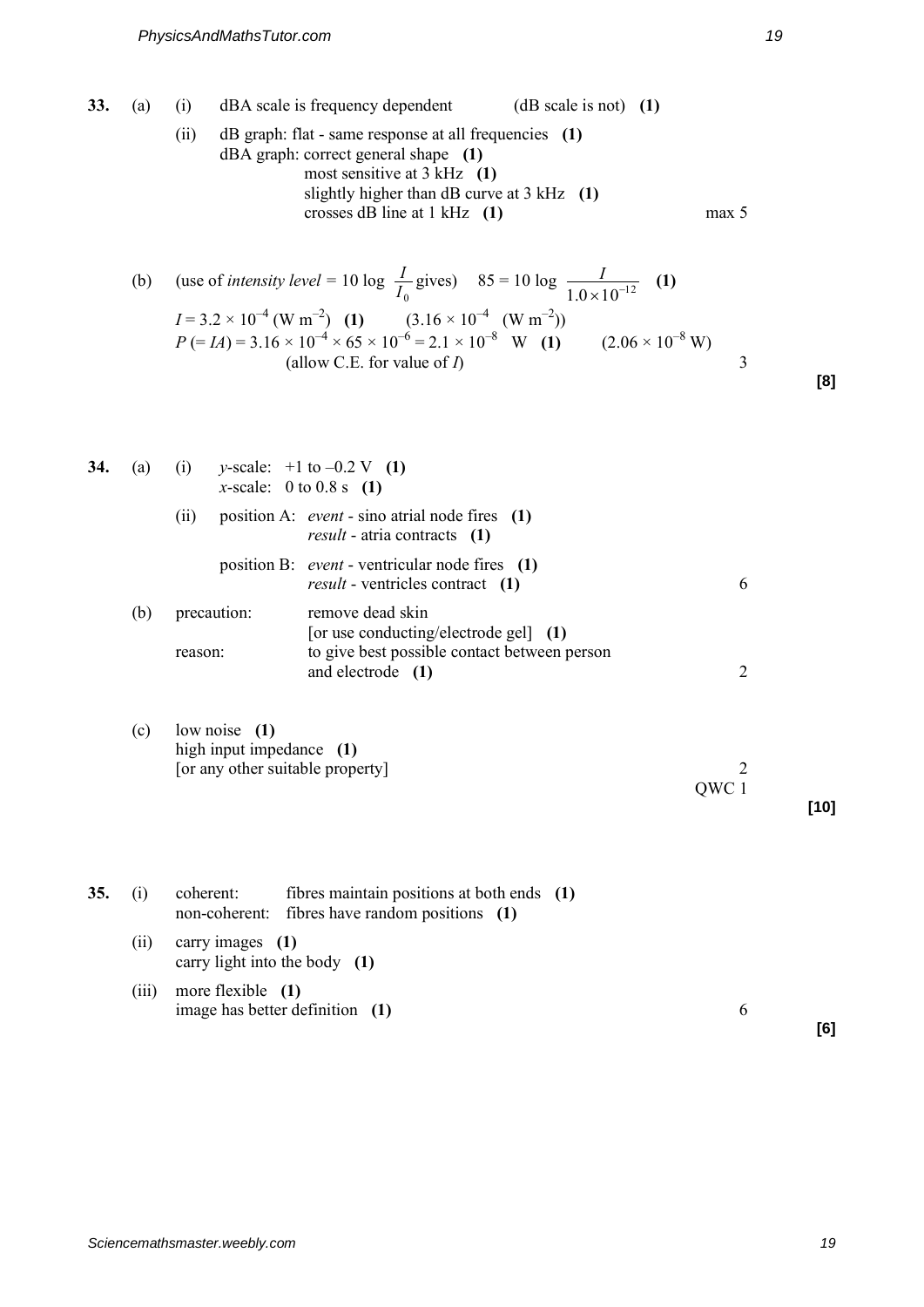\n- \n36. (a) (i) listen to sound at 
$$
f = 1
$$
 kHz and intensity level 10 dB (1) listen to sound at different *f* and loudness and alter loudness (1) switch between 1 kHz, 10 dB and new *f* and loudness until same loudness is perceived (1) repeat for *f* between 20 Hz and 14 – 20 kHz (1)  $QWC 1$ 

\n
\n- \n(ii) equal loudness curve to show: line almost flat at 100 dB (1) with dip at 3 kHz (1)  $max 5$ 

\n
\n- \n(b) (i) minimum of intensity of sound heard by normal ear (1) at frequency of 1 kHz (1)  $max(1)$ 

\n
\n- \n(ii) intensity level = 10 log  $\left(\frac{1.3 \times 10^{-3}}{1.0 \times 10^{-12}}\right)$  (1)  $= 91(.1) \, \text{dB} \, \text{(1)}$ 

\n
\n- \n37. (a) (i) non-spherical cornea (1)

\n
\n

(ii) when one plane is in focus, plane at 
$$
90^{\circ}
$$
 is out of focus (1)

(iii) cylindrical (lens) **(1)** 

(iv) power and angle of alignment/orientation **(1)** 4

(b) (i) 
$$
P = \frac{1}{f} = \frac{1}{0.25} - \frac{1}{0.65}
$$
 (1)  
= 2.5 D (1) (2.46 D)  
(ii)  $u = \frac{1}{R} = 0.41 \text{ m (1)}$  (0.406 m)

) 
$$
u = \frac{1}{P} = 0.41 \text{ m (1)}
$$
 (0.406 m)  
(allow C.E. for value of *P* from (i))

**[7]** 

**[9]**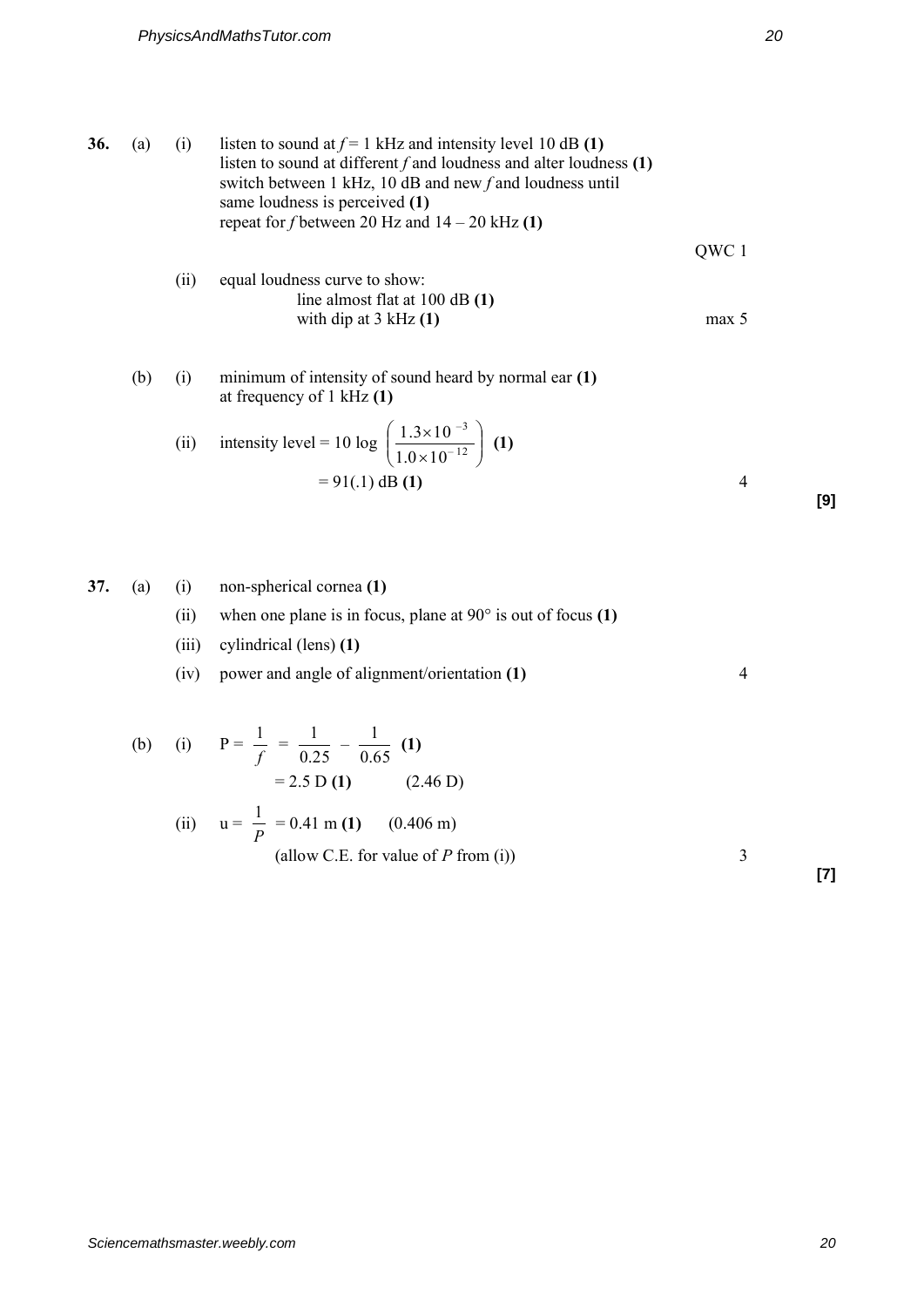**38.** ECG trace to show:

**[6]** 

| <b>39.</b> (i) | thickness needed to reduce intensity by half (1) |
|----------------|--------------------------------------------------|
|                | for X-rays of specific energy $(1)$              |

attach firmly<br>remove dead skin/hair

sec on *x*-axis and mV on *y*-axis **(1)** 

correct value on *x* axis (0.7 s to end of trace) **(1)** 

(b) *precaution* + *explanation*<br>attach firmly **be attack** to the stop noise

correct values on *y* axis (start at 0, highest point at 1 mV) **(1)** 

remove dead skin/hair reduce contact resistance<br>use conducting gel remove air for better electrical c

positioning of electrodes to get largest pd

shape of curve  $(1)$  4

remove air for better electrical contact

any two pairs **(1) (1)** 2

(ii) 
$$
\mu = \frac{\ln 2}{x}
$$
 (1)  
= 58 m<sup>-1</sup> (1) (57.8 m<sup>-1</sup>)

(iii) (use of 
$$
I = I_0 e^{-\mu x}
$$
 gives)  $0.05 = e^{-57.8x}$  (1)  
\n $x = 0.052$  m (or 52 mm) (1) (51.8 mm)  
\n(allow C.E. for value of  $\mu$  from (ii)) (51.8 mm)

**40.** (a) (both answers, for bright light and dim light, are required to gain a mark)

| bright light | dim light           |                  |
|--------------|---------------------|------------------|
| cones        | rods $(1)$          |                  |
| colour       | black and white (1) |                  |
| detail seen  | lack of detail (1)  |                  |
| optic axis   | periphery $(1)$     | Max <sub>3</sub> |

## (b) (i) short sight/myopia **(1)**

1

(ii) 
$$
P = \frac{1}{-2.0} = -0.5 \text{ D (1)}
$$
  
\n $0.5 = \frac{1}{u} - \frac{1}{0.22} \text{ (1)}$   
\n $u = 0.25 \text{ m (1) } (0.247 \text{ m})$   
\n(allow C.E. for value of *P* from (ii))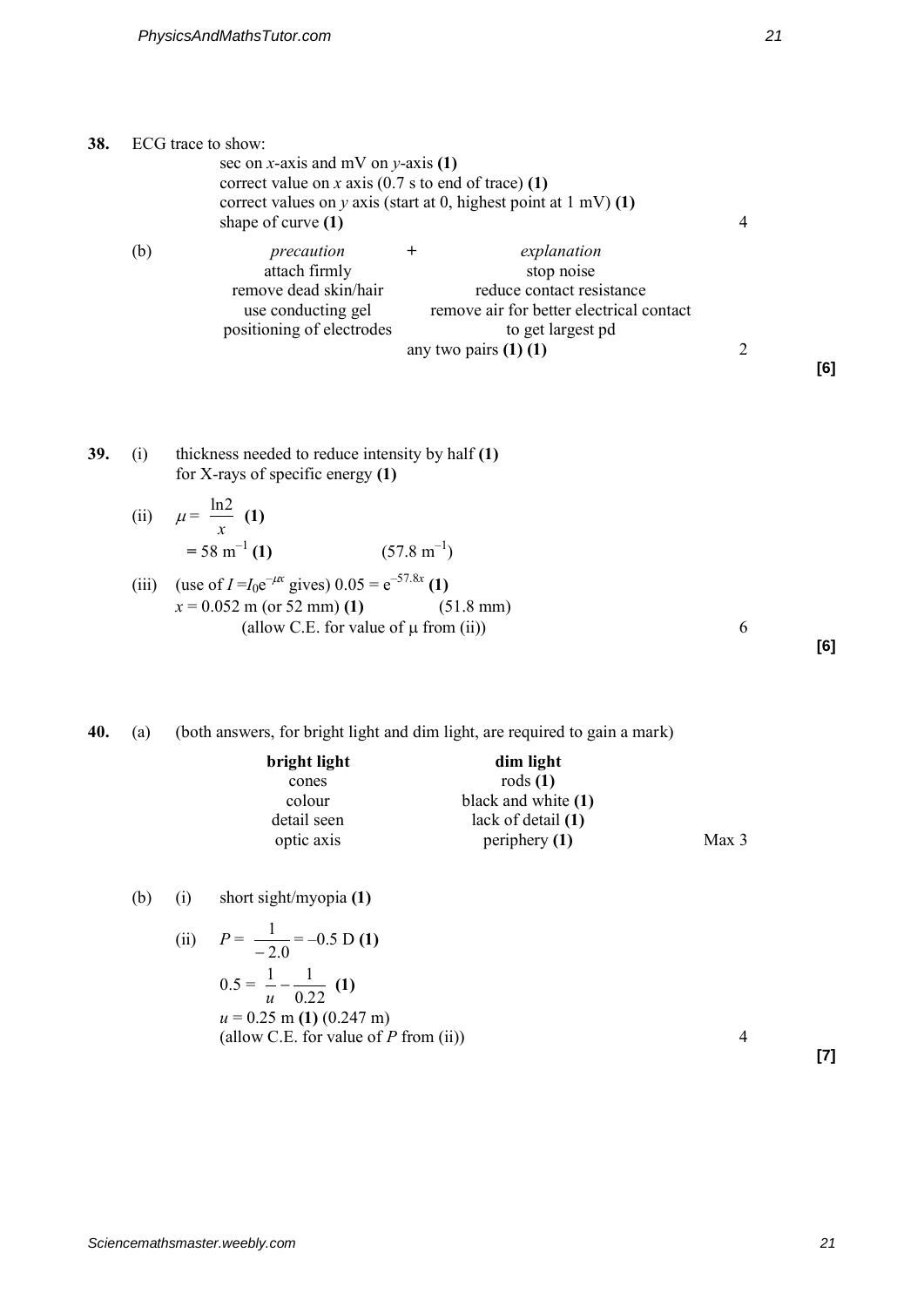| 41. | (a) | 3 kHz(1)<br>$\mathbf{1}$                                                                                                   |                                                                                                                                              |                         |  |
|-----|-----|----------------------------------------------------------------------------------------------------------------------------|----------------------------------------------------------------------------------------------------------------------------------------------|-------------------------|--|
|     | (b) | (i)                                                                                                                        | (age related) as $f$ increases, loss increases (1)                                                                                           |                         |  |
|     |     | (ii)                                                                                                                       | (noise related) loss is maximum at $4$ kHz $(1)$                                                                                             | $\overline{2}$          |  |
|     | (c) | (i)                                                                                                                        | (use of <i>intensity level</i> = 10 log $\frac{I}{I_0}$ gives)<br>$I = 1.0 \times 10^{-12} \times 10^{86/10}$ (1)                            |                         |  |
|     |     |                                                                                                                            | $= 3.98 \times 10^{-4}$ W m <sup>-2</sup> (1)                                                                                                |                         |  |
|     |     | (ii)                                                                                                                       | (use of same equation gives)<br>intensity level = 10 log $\left(\frac{3.98 \times 10^{-4} - 7.0 \times 10^{-5}}{1.0 \times 10^{-12}}\right)$ |                         |  |
|     |     |                                                                                                                            | $= 85(.2)$ dB (1)<br>(allow C.E. for incorrect $I$ from (i)) (1)                                                                             | $\overline{4}$<br>$[7]$ |  |
| 42. | (a) |                                                                                                                            | specific to anode element/target atoms/material (1)                                                                                          | $\overline{2}$          |  |
|     |     | energy level transition (1)                                                                                                |                                                                                                                                              |                         |  |
|     | (b) | new curve to show:<br>entire curve has more intensity (1)<br>stops at $90 \text{ kV (1)}$<br>spikes in same position $(1)$ |                                                                                                                                              | 3                       |  |
|     | (c) |                                                                                                                            | % into heat = $(100 - 0.70) = 99.3$ (1)<br>rate of heat produced = $\frac{99.3}{100} \times 80 \times 10^3 \times 120 \times 10^{-3}$ (1)    |                         |  |
|     |     |                                                                                                                            | $= 9.5$ kW (1) (9.53 kW)                                                                                                                     | $\mathfrak{Z}$<br>[8]   |  |
| 43. | (a) | property                                                                                                                   | explanation                                                                                                                                  |                         |  |
|     |     | monochromatic                                                                                                              | waves of single frequency/wavelength                                                                                                         |                         |  |
|     |     | $\sim 11$ imeter                                                                                                           | anoduces on cannovimetally nouallel home                                                                                                     |                         |  |

collimated produces an approximately parallel beam coherent waves produced are in constant phase with each other  **two** correct properties **(1)** each correct explanation **(1)(1)** 3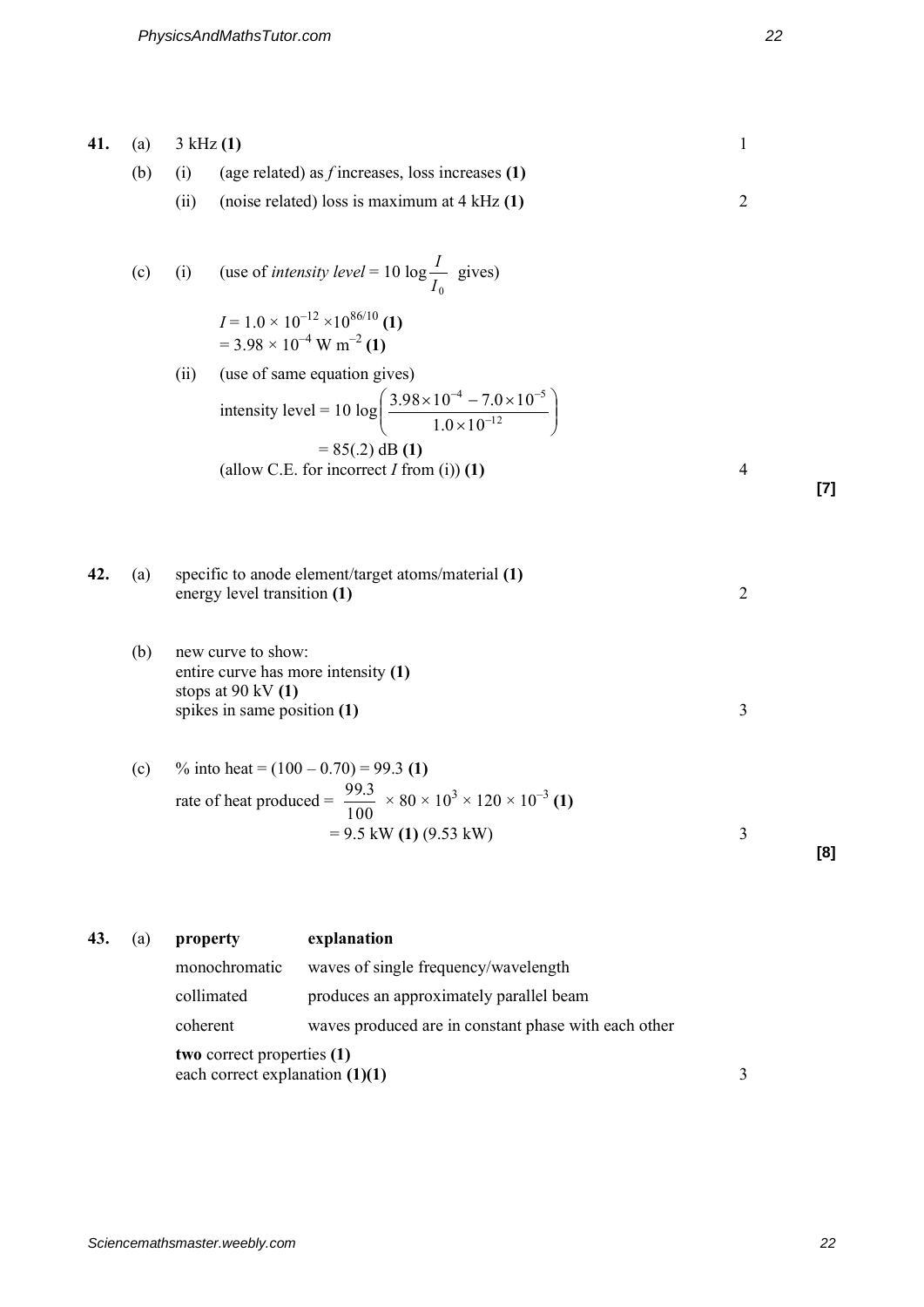- (b) (i) illuminate the inside of a body **(1)**
	- (ii) stopping bleeding/cutting tissue/treatment of tumours **(1)** 2



 n (constant) = 1.5 from A to B, slight decrease and constant from B to C **(1)** at C, *n* decreases to 1, remains at 1 from C to D **(1)**

$$
1.5 = \frac{\sin i}{\sin 10} \text{ (1)}
$$
  

$$
i = 15(.1)^{\circ} \text{ (1)}
$$

**44.** (a)



 ray diverging from F **(1)**  ray through centre of lens to form marked image **(1)** 2

(b) (i) myopia/short sight **(1)**

(ii) (use of 
$$
P = \frac{1}{u} + \frac{1}{v}
$$
 gives  $-3.0 = \frac{1}{u} + \frac{1}{(-0.21)}$  (1)  
 $u = 0.57 \text{ m (1)}$   
(0.568 m)

**[5]**

**[9]**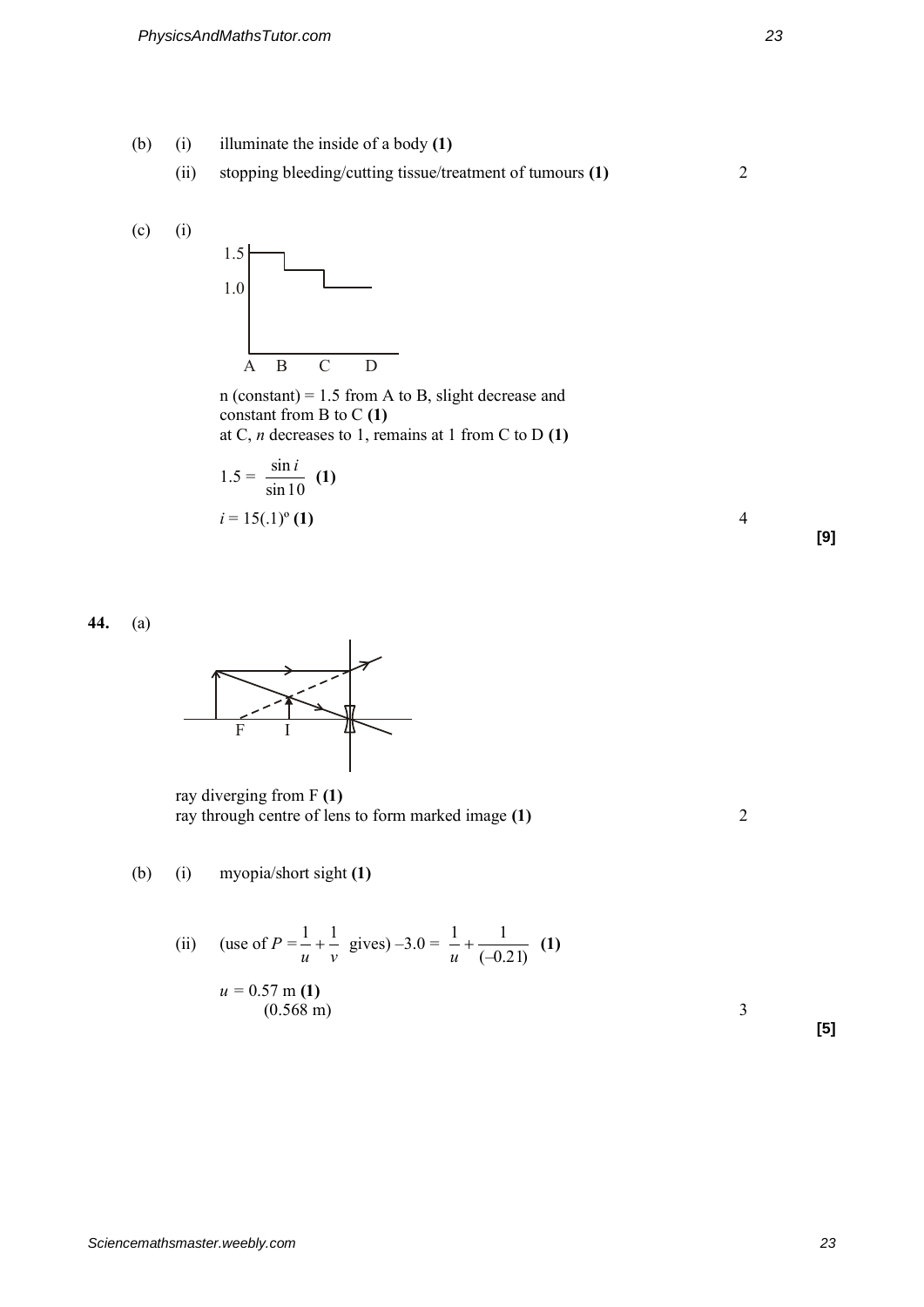| 45. | $\mathbf{A}$ | convert X-ray photons into light (1)                                              | scintillator crystal(s)/fluorescent screen (1)                                                                                                                               |            |     |
|-----|--------------|-----------------------------------------------------------------------------------|------------------------------------------------------------------------------------------------------------------------------------------------------------------------------|------------|-----|
|     | B            | photocathode (1)<br>light energy releases electrons (1)                           | number of electrons released proportional to X-ray intensity (1)                                                                                                             |            |     |
|     | $\mathbf C$  | anodes $(1)$<br>increase energy of the electrons (1)                              | focus the electrons to form an image (1)                                                                                                                                     | max 8      |     |
|     | D            | fluorescent screen (1)                                                            | converts electron energy into light photons (1)                                                                                                                              |            | [8] |
| 46. | (i)          | density of the material (1)<br>speed of sound in the material (1)                 |                                                                                                                                                                              |            |     |
|     | (ii)         |                                                                                   | large difference in acoustic impedance (1)                                                                                                                                   |            |     |
|     | (iii)        | (position) between probe and skin (1)                                             |                                                                                                                                                                              |            |     |
|     |              | (reason for gel):                                                                 | without it, trapped air gives large difference in acoustic<br>impedance (1)<br>gel has similar acoustic impedance to tissue (1)<br>air excluded and maximum transmission (1) |            |     |
|     |              | max 3 for (iii)                                                                   |                                                                                                                                                                              |            | [6] |
| 47. | (a)          | diagram to show                                                                   | rays refracted inwards at cornea (1)<br>rays refracted inwards at lens (1)<br>rays focused at optic axis on retina (1)                                                       | max 2      |     |
|     | (b)          | only cones at fovea (1)<br>moving away from fovea, more rods, less cones (1)<br>2 |                                                                                                                                                                              |            |     |
|     | (c)          | (i)<br>forms a small pupil (1)<br>(ii)                                            | to control the intensity of light reaching retina (1)                                                                                                                        | $\sqrt{2}$ |     |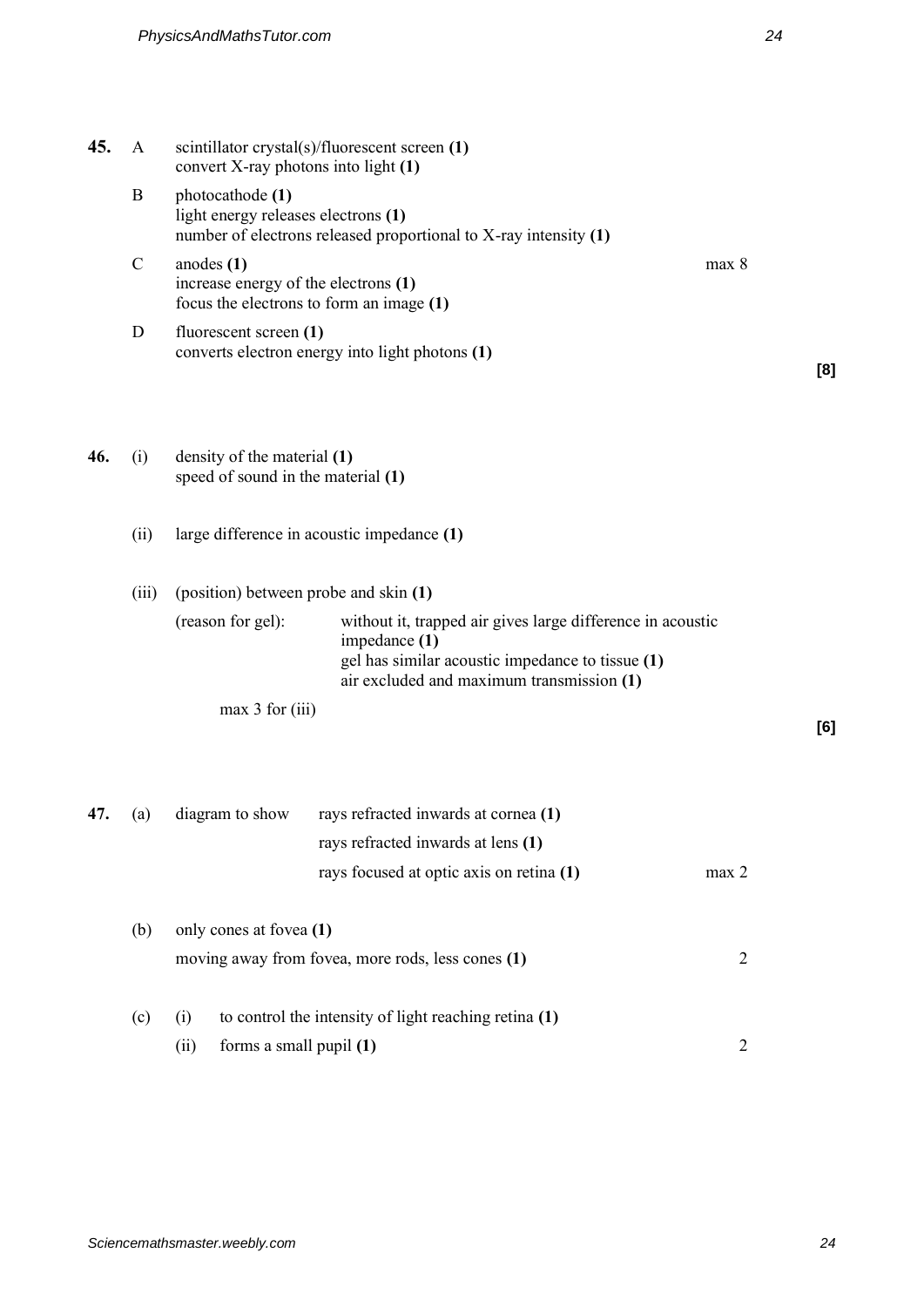(d) (i) accommodation: ability of the eye/lens to (change and) focus on different object distances **(1)** [adjustment of the eye/lens to form a clearly focused image on the retina] (ii) changing the shape of the lens

[or using the cillary muscles] **(1)** 2

**[8]** 

**48.** (a) electrodes made from a material which does not become polarised electrodes coated with conductive gel hair and dead skin removed any two **(1)(1)** 2

(b) high gain

 high input impedance low noise

any two **(1)(1)** 2

(c)



suitable scales **(1)**  correct shape **(1)**

 for marking in correct position on waveform: atrial depolarisation (i) **(1)** ventricular depolarisation (ii) **(1)** ventricular repolarisation (iii) **(1)** 5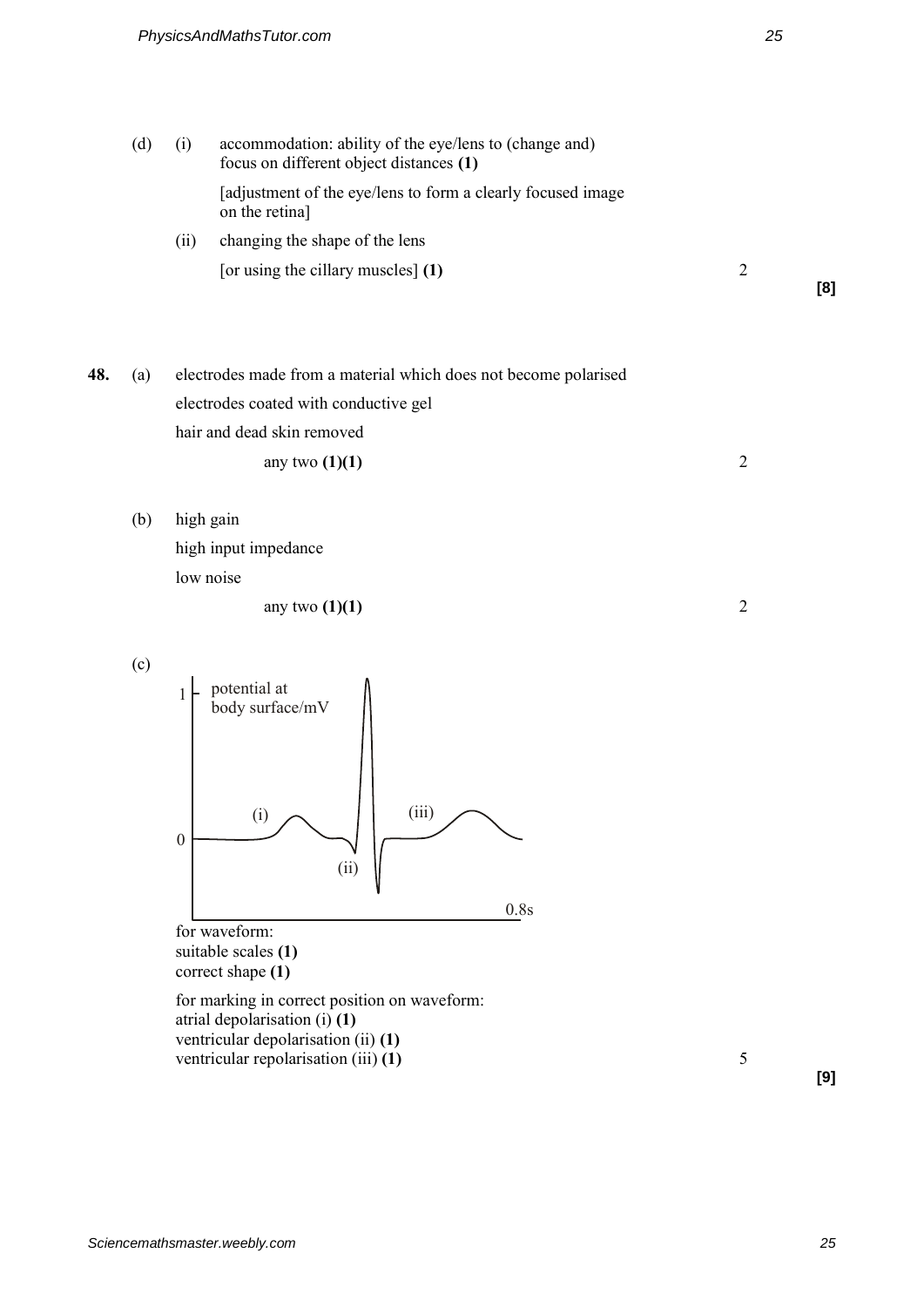| 49. | (a) | 3kHz(1) |                                                                                                                    | $\mathbf{1}$     |
|-----|-----|---------|--------------------------------------------------------------------------------------------------------------------|------------------|
|     | (b) | (i)     | (age related) as $f$ increases, loss increases (1)                                                                 |                  |
|     |     | (ii)    | (noise related) loss is maximum at $4$ kHz $(1)$                                                                   | $\overline{2}$   |
|     |     |         |                                                                                                                    |                  |
|     | (c) | (i)     | (use of <i>intensity level</i> = 10 log $\frac{1}{I_0}$ gives)                                                     |                  |
|     |     |         | $I = 1.0 \times 10^{-12} \times 10^{86/10}$ (1)                                                                    |                  |
|     |     |         | $= 3.98 \times 10^{-4}$ W m <sup>-2</sup>                                                                          |                  |
|     |     |         |                                                                                                                    |                  |
|     |     | (ii)    | (use of same equation gives)                                                                                       |                  |
|     |     |         | intensity level = 10 log $\left( \frac{3.98 \times 10^{-4} - 7.0 \times 10^{-5}}{1.0 \times 10^{-12}} \right)$ (1) |                  |
|     |     |         | $= 85(.2)$ dB (1)                                                                                                  | 4                |
|     |     |         | (allow CE for incorrect $I$ from (i))                                                                              |                  |
|     |     |         |                                                                                                                    |                  |
|     |     |         |                                                                                                                    |                  |
|     |     |         |                                                                                                                    |                  |
| 50. | (a) |         | 1: vacuum/evacuated (tube) $(1)$                                                                                   |                  |
|     |     |         | 2: lead (lined shield) $(1)$                                                                                       |                  |
|     |     |         | $3:$ electrons (beam) $(1)$                                                                                        | 3                |
|     | (b) | (i)     | heat is spread over a greater volume/area/section (1)                                                              |                  |
|     |     |         | thus allows more energetic X-rays to be produced                                                                   |                  |
|     |     |         | [or allows X-rays to be generated for longer] $(1)$                                                                |                  |
|     |     |         |                                                                                                                    |                  |
|     |     | (ii)    | (bevelled edge) gives larger target area (1)                                                                       |                  |
|     |     |         | but small source area (to produce sharp image) (1)                                                                 | max <sub>3</sub> |
|     | (c) | (i)     | the fraction of X-rays removed per unit thickness of the<br>material (1)                                           |                  |
|     |     | (ii)    | the thickness of the material which will reduce the intensity<br>to half its original level (1)                    |                  |
|     |     |         | for a specified energy of the X-rays (in either (i) or (ii)) $(1)$                                                 | max <sub>2</sub> |

**[7]**